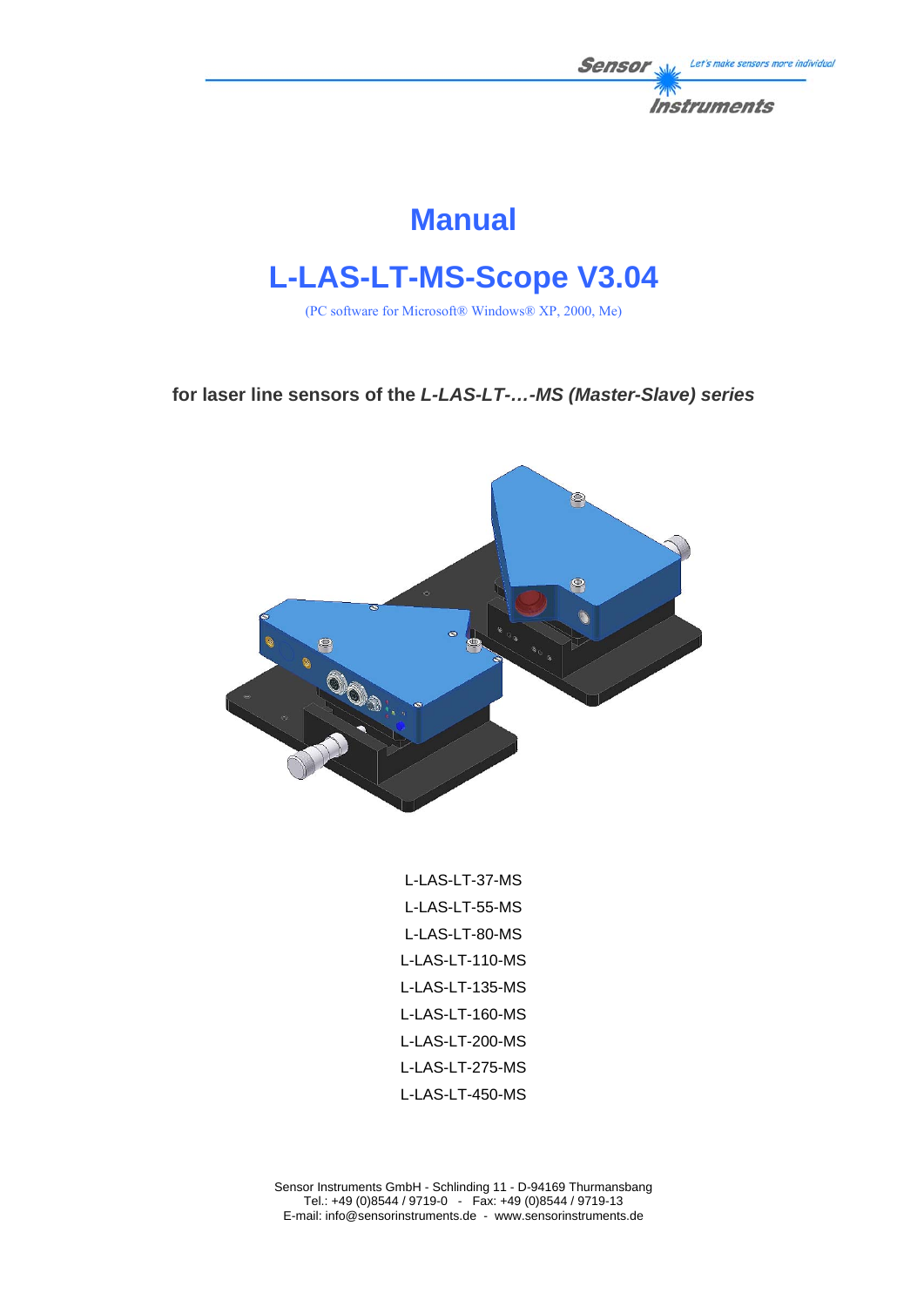**Sensor** We Let's make sensors more individual **Instruments** 

#### **Contents**  $\mathbf 0$

| Chapter | Page |
|---------|------|
| 1.      |      |
| 1.1     |      |

 $2.$ 

| 3.  |  |
|-----|--|
| 3.1 |  |
| 3.2 |  |
| 3.3 |  |
| 3.4 |  |
| 3.5 |  |

#### 4.

| 4.1 |  |
|-----|--|
| 4.2 |  |
| 4.3 |  |
| 4.4 |  |
| 4.5 |  |

| 5.1 |  |
|-----|--|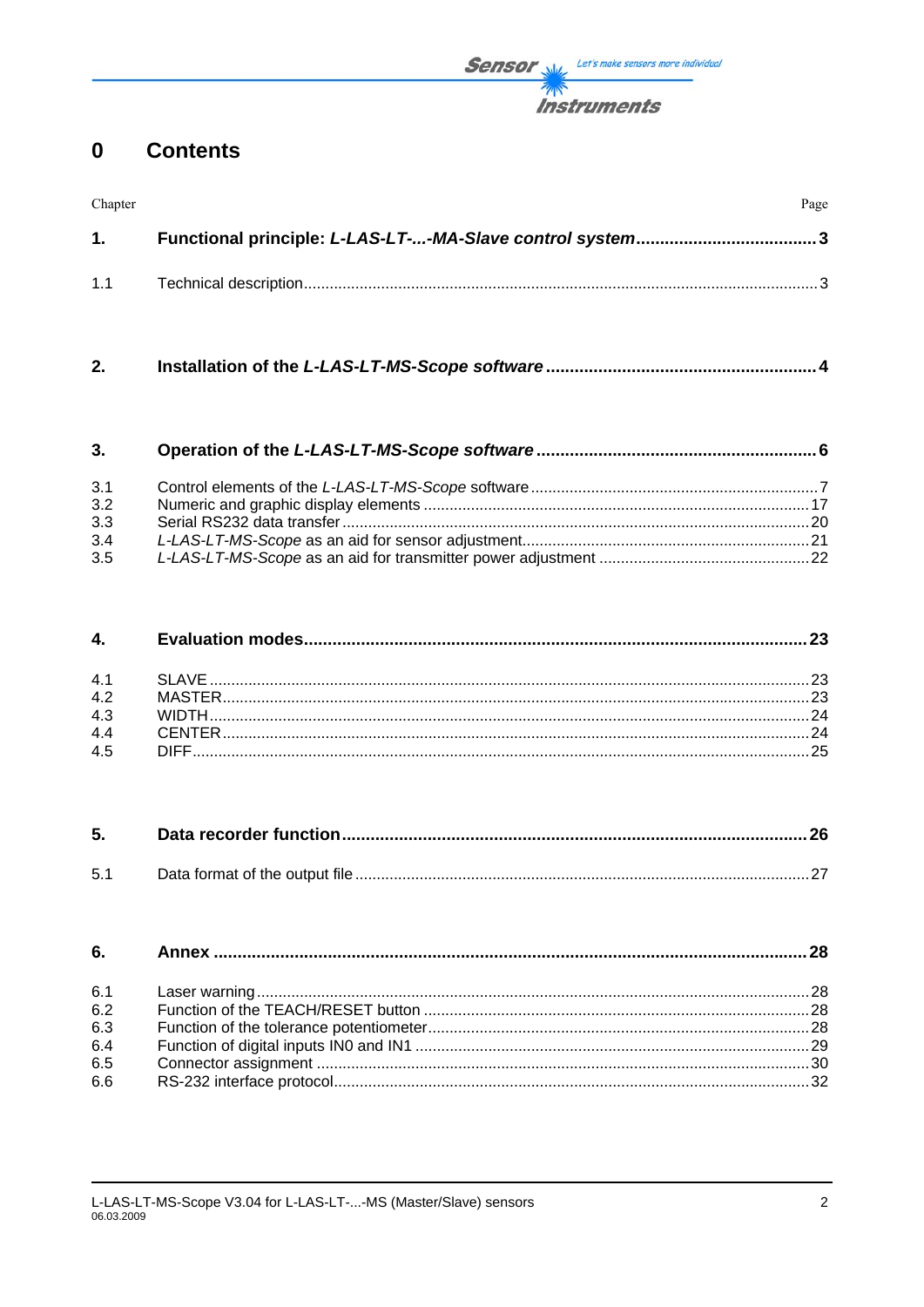

### **1 Functional principle:** *L-LAS-LT-...-MS Master-Slave* **control system**

### 1.1 Technical description

In the laser line sensors of the *L-LAS-LT-MS* series the laser beam of a laser diode  $(\lambda = 670$ nm, 1mW power, laser class 2) through suitable collimators and apertures is emitted from the optical transmitter unit as a parallel laser beam with homogeneous light distribution. After being reflected from the object surface, the laser light impinges on the CCD line receiver of the optical receiver unit. This CCD line comprises many closely adjacent individual receiver elements (pixels) that are arranged in a line. The light quantity of each of these receiver elements that is collected during the integration time can be separately read out as an analog voltage and, after performing analog-digital conversion, can be stored in a data field as a digital value.

Depending on the object distance the laser light that is scattered back from the measuring object (triangulation principle) will only illuminate certain receiver elements (pixels) on the line. Compared to the non-illuminated pixels these pixels will output a considerably higher analog voltage (intensity maxima). By way of suitable software algorithms the areas of the illuminated zones can be determined from the previously stored data field. Since the distance of the pixels on the CCD line is known, the position and distance of the measuring object can therefore be determined.

The micro-controller of the *L-LAS-LT-...MA* sensor can be parameterized through the serial RS232 interface by means of a Windows PC software. This allows the setting of various evaluation and operating modes. The housing of the control unit features a TEACH/RESET button and a potentiometer for tolerance setting. Switching states are visualized by means of 4 LEDs (1x green, 1x yellow, and 2x red) that are integrated in the housing of the *L-LAS-LT-...-MA* sensor. The control unit that is integrated in the sensor has three digital outputs (OUT0, OUT1, OUT2), the output polarity of which can be set with the software. Two digital inputs (IN0, IN1) make it possible to realize an external TEACH/RESET functionality and an external TRIGGER functionality through a PLC. In addition the control unit features a high-speed analog output (0 ... +10V) with 12-bit digital/analog resolution.

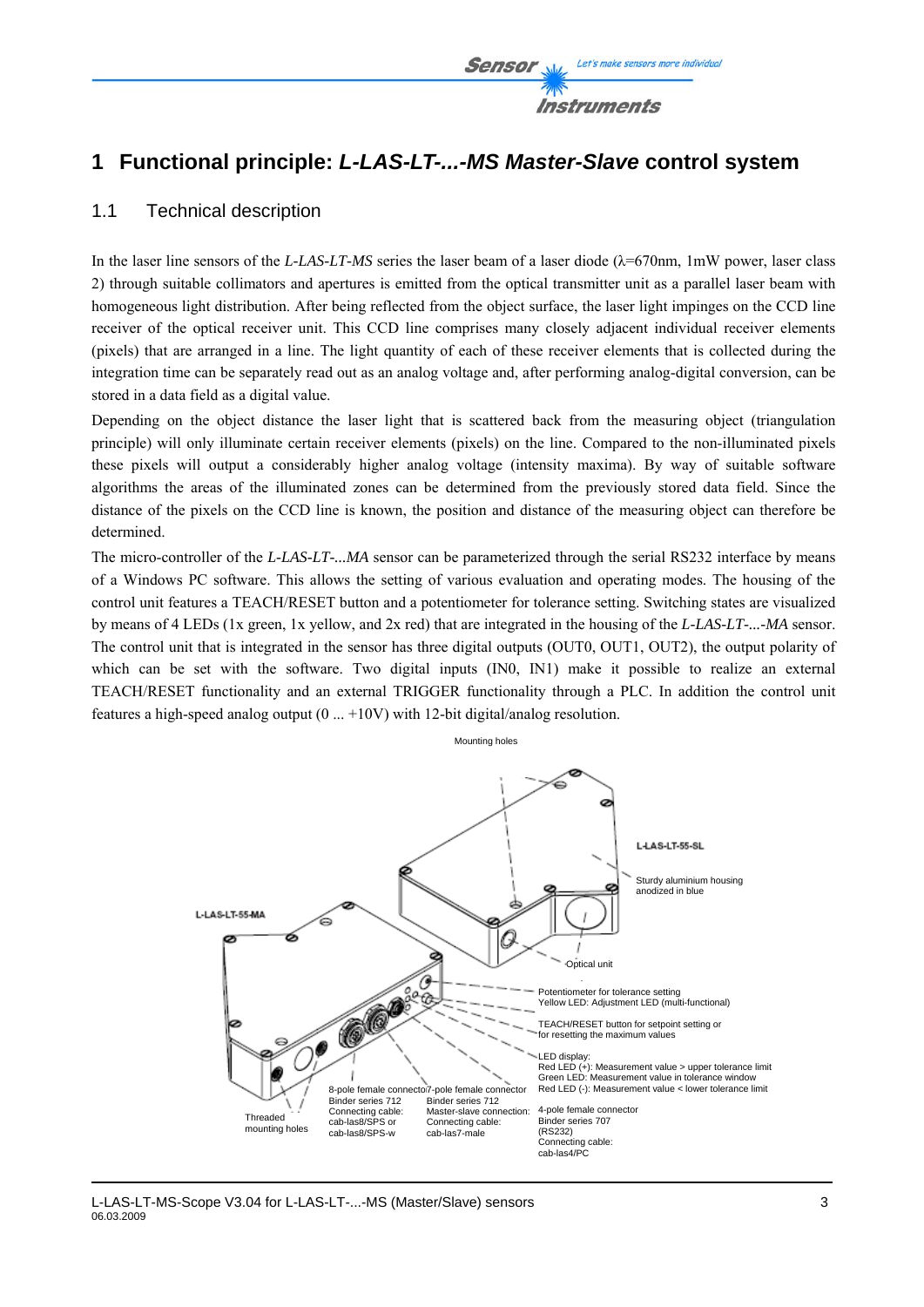

# **2 Installation of the** *L-LAS-LT-MS-Scope* **software**

Hardware requirements for successful installation of the *L-LAS-LT-MS-Scope* software:

- 500 MHz Pentium-compatible processor or better.
- CD-ROM or DVD-ROM drive
- Approx. 10 MByte of free hard disk space
- SVGA graphics card with at least 800x600 pixel resolution and 256 colors or higher.
- Windows 98, Windows NT4.0, Windows 2000, Windows XP, or Windows Vista operating system
- Free serial RS232 interface or USB port with USB-RS/232 adaptor at the PC

Please install the *L-LAS-LT-MS-Scope* software as described below:

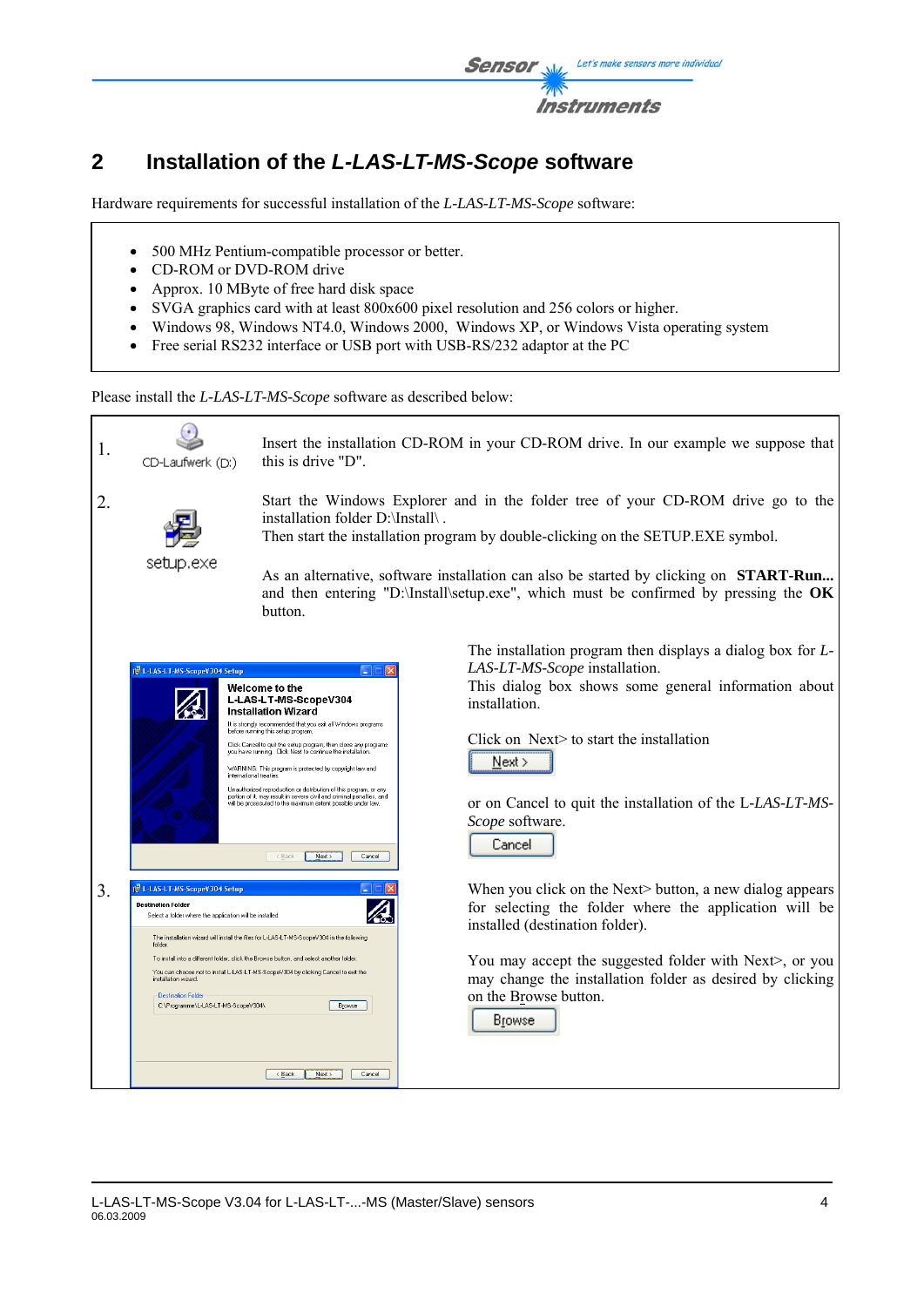Instruments 4. Another *L-LAS-LT-MS-Scope* Setup dialog will be displayed. IN L-LAS-LT-MS-ScopeV304 Setup Ready to Install the Application  $\overline{\mathcal{A}}$ Click Next to begin installation << Back Click the Back button to reenter the installation information or click Cancel to exit Click on the Back button if you want to change the installation folder again.  $N$ ext >> Click on Next $\geq$  to start the installation, or Cancel  $\begin{tabular}{|c|c|c|c|} \hline & & & \multicolumn{3}{|c|}{\multicolumn{3}{c|}{\multicolumn{3}{c|}{\multicolumn{3}{c|}{\multicolumn{3}{c|}{\multicolumn{3}{c|}{\multicolumn{3}{c|}{\multicolumn{3}{c|}{\multicolumn{3}{c|}{\multicolumn{3}{c|}{\multicolumn{3}{c|}{\multicolumn{3}{c|}{\multicolumn{3}{c|}{\multicolumn{3}{c|}{\multicolumn{3}{c|}{\multicolumn{3}{c|}{\multicolumn{3}{c|}{\multicolumn{3}{c|}{\multicolumn{3}{c|}{\multicolumn{3}{$ click on Cancel to quit the installation process. 5.  $\frac{1}{100}$  When installation is completed, a dialog box informs you about successful installation. been successfully installed. A new *L-LAS-LT-MS-Scope* program group has been Click the Finish button to exit this installation. created under Start-All Programs. Finish Click on the Finish button to finish the installation. <Back **Einish** Cancel The *L-LAS-LT-MS-Scope* software can now be started by clicking on the respective icon in the newly created L-LAS-LT-MS-ScopeV304 1-LAS-LT-MS-ScopeV304 program group under: ಀ Start >All Programs > L-LAS-LT-MS-ScopeV3.0x

Sensor

Let's make sensors more individual

### Deinstallation of the L-LAS-MS-TB-Scope software:

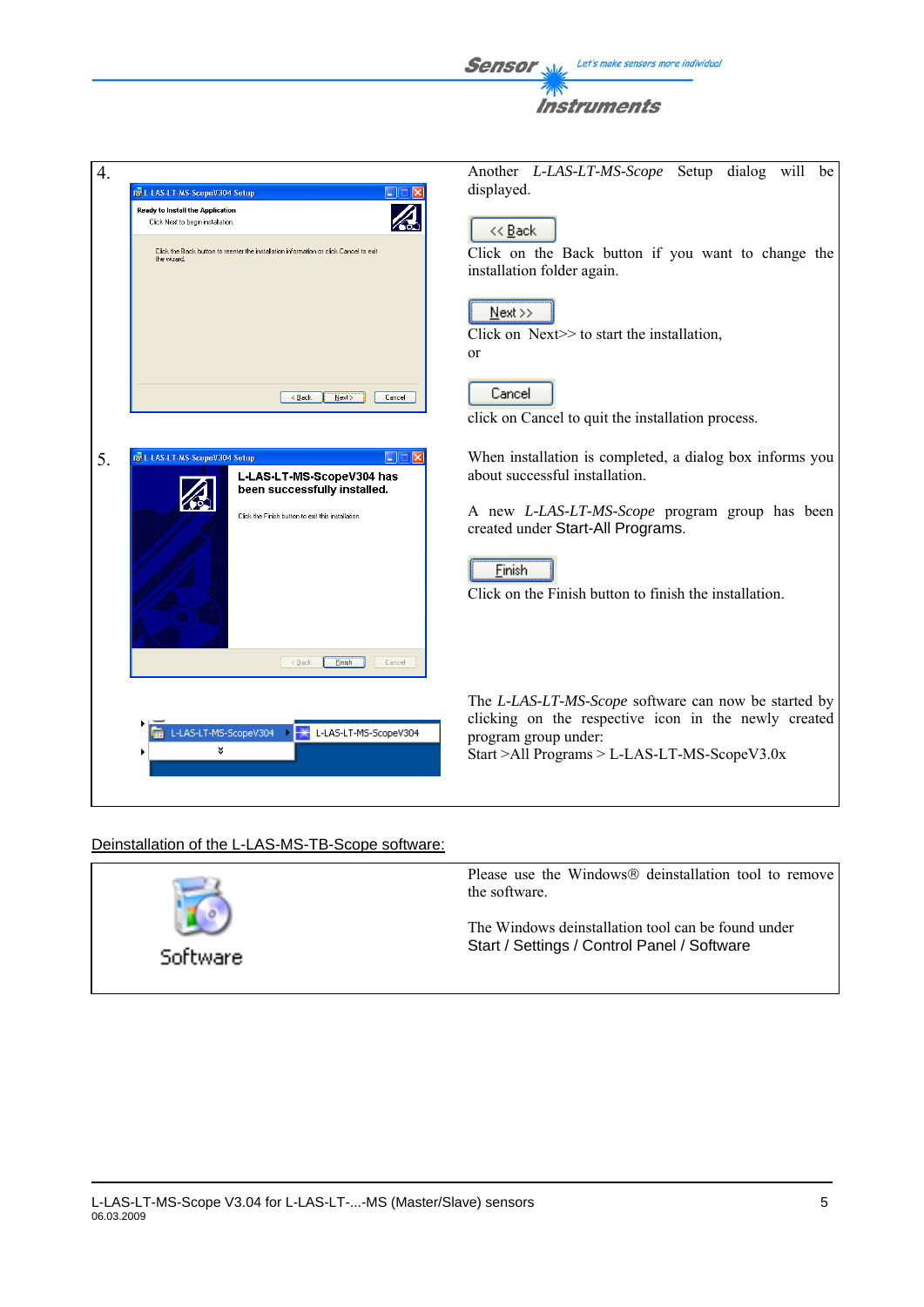

## **3 Operation of the** *L-LAS-LT-MS-Scope* **software**

The *L-LAS-LT-MS-Scope* software is used for parameterizing the control unit of the *L-LAS-LT-...MA* line sensors through the serial interface. The measured values provided by the master and slave of the sensor can be visualized with the PC software, which means that the software among others can be used for adjustment purposes and for setting suitable tolerance limits for the inspection of the measuring object.

Data exchange between the PC user interface and the sensor system is effected through a standard RS232 interface with the master sensor. For this purpose the master sensor is connected to the PC with the serial interface cable cab-las-4/PC. When parameterization is finished, the setting values can be permanently saved in an EEPROM memory of the *L-LAS-LT-...-MA control unit*. The sensor system then continues to operate in "STAND-ALONE" mode without PC.

When the *L-LAS-LT-MS-Scope* software is started, the following Windows<sup>®</sup> user interface will be displayed:



The *L-LAS-LT-MS-Scope* CONTROL PANEL provides a great variety of functions:

- Visualization of the measurement data of master and slave on a graphic user interface.
- Setting of the laser power for the respective laser transmitter.
- Setting of the polarity of the digital switching outputs OUT0, OUT1, and OUT2.
- Selection of a suitable evaluation mode.
- Presetting of setpoint value and tolerance band.
- Saving of parameters to the RAM, EEPROM memory of the control unit, or to a configuration file on the hard disk of the PC.

### **The following chapters provide explanations of the individual control elements of the** *L-LAS-LT-MS-Scope* **software.**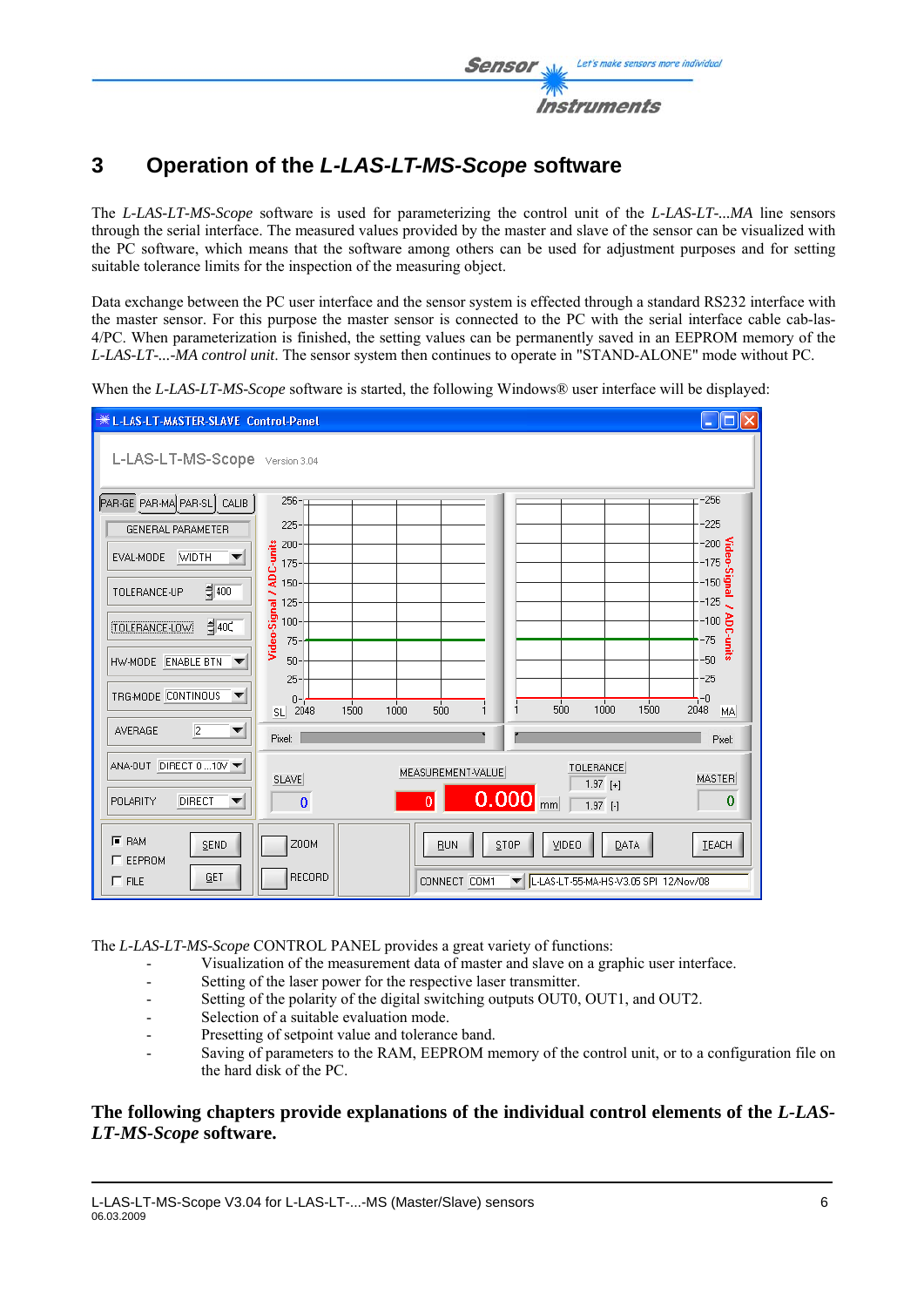

3.1 Control elements of the *L-LAS-LT-MS-Scope* software:



| EVAL-MODE | Midth        |
|-----------|--------------|
|           | <b>SLAVE</b> |
|           | MASTER       |
|           | Y WIDTH      |
|           | CENTER       |
|           | DIFF         |

PAR-GE PAR-MA PAR-SL CALIB

A click on the PARA-GE button opens the GENERAL PARAMETERS window on the user interface. This window is used for setting various general parameters at the master control unit.



**Changes that are made in the function fields described below only become active at the control unit of the** *L-LAS-LT-...-MA* **sensor after a click on the SEND button!**

### **EVAL-MODE:**

Selection field for setting the evaluation mode at the *L-LAS-LT-…-MA sensor*. Depending on the currently set evaluation mode the edges determined from the video signals of master or slave will be evaluated differently.

### SLAVE:

The "Peak" that is detected at the SLAVE sensor is used as the measurement value. The center of the "intensity peak" of the CCD line is calculated from the intersection points between the video threshold (green horizontal line) and the intensity profile of the CCD line (red curve).

#### MASTER:

The "intensity peak" that is detected from the intensity profile of the CCD line at the MASTER sensor is used as the measurement value.

### WIDTH:

The distance between the two "intensity peaks" of MASTER and SLAVE is used as the measurement value:

#### WIDTH = (MAXPIXEL-MASTER\_Peak) + (MAXPIXEL-SLAVE\_Peak CENTER:

The difference of the "intensity peaks" of MASTER and SLAVE is used as the measurement value.

 $CENTER = 2048 + [MASTER Peak - SLAVE Peak ]$ DIFF:

The difference of the deviations of the current measurement value and the teach value of MASTER and SLAVE is used as the measurement value.  $DIFF = 2048 + [ (MASTER-Teach MA) - (SLAVE-Teach SL) ]$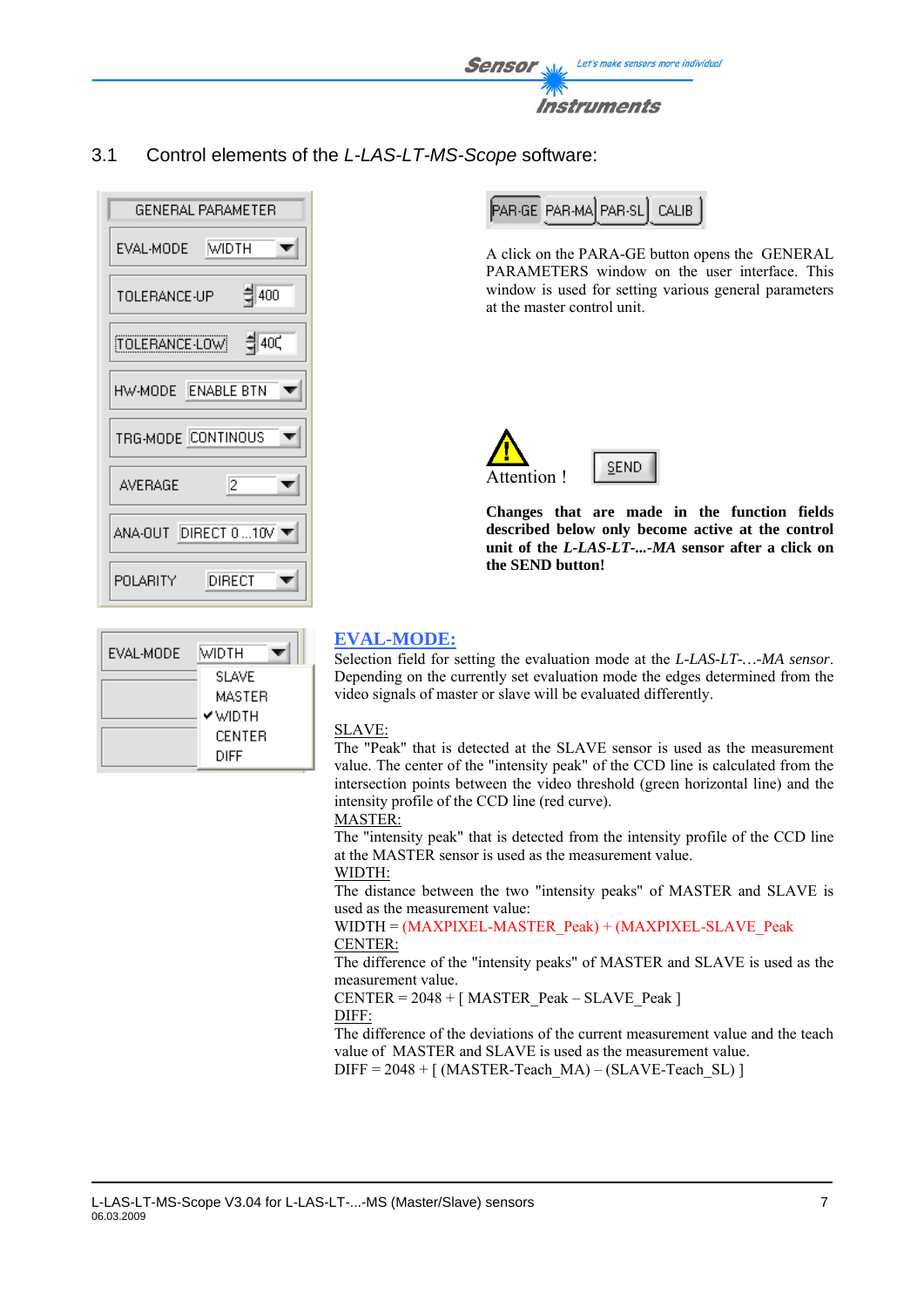



 $0.99$  [-1]

mm







### **TOLERANCE –UP, TOLERANCE-LOW:**

In these two numeric input fields tolerance default values in pixels for the upper (UP) and lower (LOW) tolerance limits can be set by entering numerical values or by way of mouse-clicks on the arrows.

The two tolerance limits form a tolerance band around the setpoint value (TEACH-VALUE). The two tolerances currently set at the sensor are shown in the unit of [mm] in two numeric display fields below the graphic display window.

Example, combined with the SLOPE value (sensitivity) of the master sensor:

*TOL*[+] [*mm*]= *SLOPE*\**TOLERANCE* \_ *HIGH Here: TOL [mm] = 4.93[µm/pixel] \* 400 pixel =1.97 mm* 

*TOL*[−] [*mm*]= *SLOPE*\**TOLERANCE* \_ *LOW Here: TOL [mm] = 4.93[µm/pixel] \* 200 pixel =0.99 mm*

### **HARDWARE (Hardware-Mode):**

The TOLERANCE potentiometer and/or the TEACH/RESET button at the housing of the *L-LAS-LT-...-MA sensor* can be activated (ENABLE) or deactivated (DISABLE) by clicking on the respective item in the list selection field.

The TOLERANCE potentiometer allows the presetting of a tolerance window around the setpoint value. If the function field is set to ENABLE ALL or ENABLE T-SET, it is not possible to enter numerical values in the TOLERANCE-UP/LOW input field of the PC software. The respective function fields will be grayed.

#### DISABLE ALL

Both the TEACH/RESET button and the TOLERANCE potentiometer at the housing are deactivated.

#### ENABLE ALL:

The TOLERANCE potentiometer at the housing is activated. (clockwise turning increases the tolerance bandwidth) The TEACH/RESET button at the housing is activated. Button pressed for a short time  $(t < 0.7s)$ : RESET function. Button pressed for a long time  $(t > 1.5s)$ : TEACH function.

#### ENABLE BTN:

Only the TEACH/RESET button at the housing is activated.

#### ENABLE T-SET:

Only the TOLERANCE potentiometer at the housing is activated.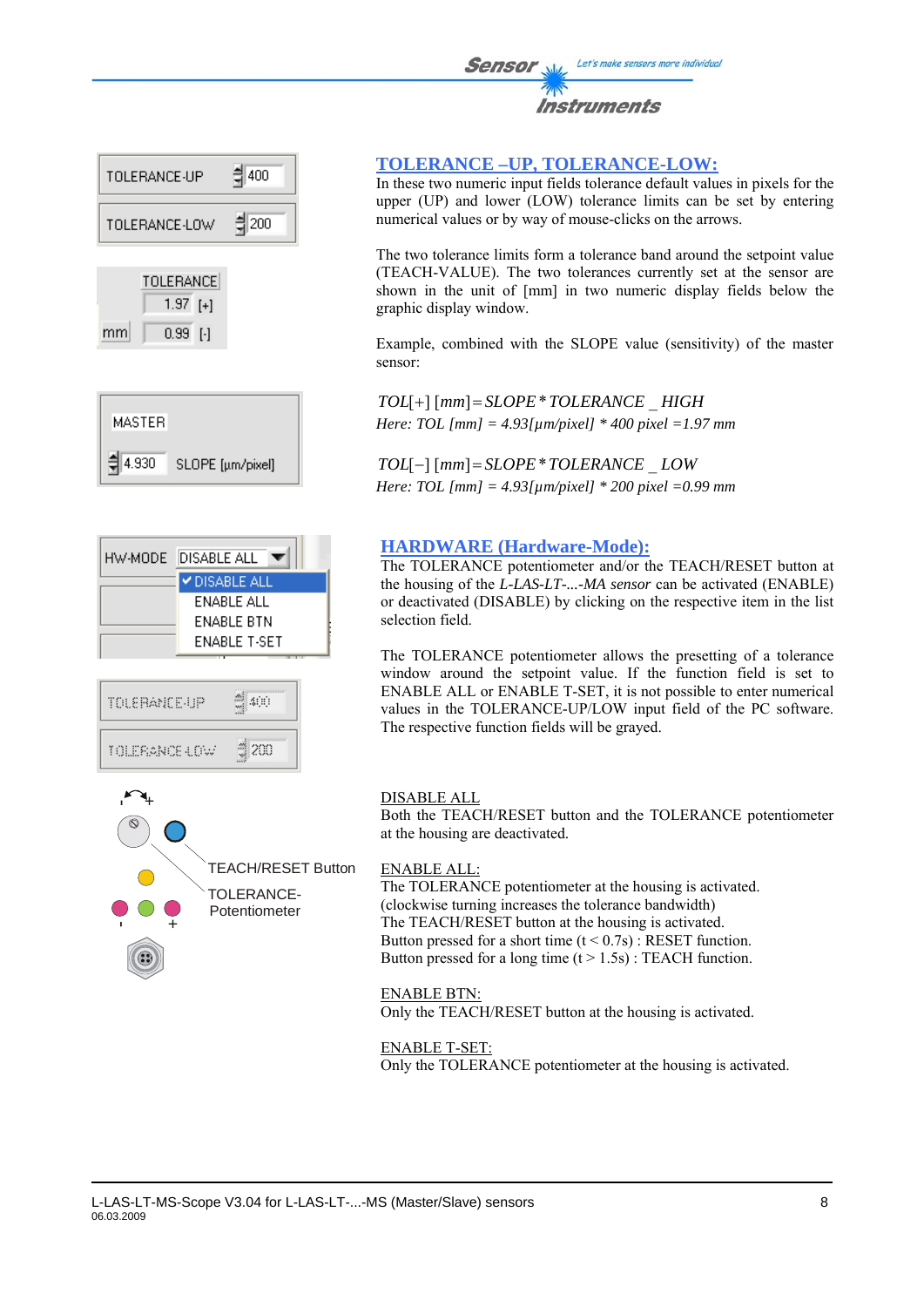| <b>Instruments</b> |
|--------------------|
|                    |

| TRG-MODE CONTINOUS |
|--------------------|
| <b>Y</b> CONTINOUS |
| ext inni /h        |
| EXT. INO HIGH      |
| INTERN TRG         |

### **TRIGGER-MODE:**

CONTINUOUS:

Continuous evaluation of the current measurement values.

#### EXT. IN0 L/H:

External edge-controlled (LOW/HIGH) triggering of measurement value evaluation through digital input IN0/pin3/green at the 8-pol. PLC female connector of the MASTER sensor.

#### EXT. IN0 HIGH:

External triggering of measurement value evaluation by a high-level (+Ub) at digital input IN0/pin3/green of the MASTER sensor.

#### INTERN TRG:

Internal triggering of measurement value evaluation, started when the trigger threshold is exceeded. A maximum of 256 scans will then be recorded and evaluated.

| AVERAGE |     |
|---------|-----|
|         |     |
|         | 2   |
|         | 4   |
|         | 8   |
|         | 16  |
|         | 32  |
|         | 64  |
|         | 128 |
|         | 256 |
|         |     |

#### **AVERAGE:**

In this function field the averaging at the *L-LAS-LT-...-MA sensor* can be selected with a mouse-click on the respective list item. With every cycle of the main program the current measurement value is stored in a ring memory field, and then the average of these values in the ring memory field is calculated.

The average of the ring memory field is used as the MEASUREMENT VALUE. With the AVERAGE value the size of the ring memory can be set from 1 to 256.

| POLARITY | INVERSE.           |
|----------|--------------------|
|          | I <b>V</b> INVERSE |
|          | DIRECT             |
|          |                    |

#### **POLARITY:**

In this function field the output polarity at the *L-LAS-LT-...-MA sensor* can be set with a mouse-click. The *L-LAS-LT-...-MA sensor* has 3 digital outputs (OUT0, OUT1, OUT2) through which error states can be sent to the PLC.

#### DIRECT:

In case of an error, the respective digital output is set to  $+Ub$  ( $+15DC$  ... +30VDC), (red LED on).

INVERSE:

In case of an error, the respective digital output is set to the reference potential (GND,0V), (red LED on).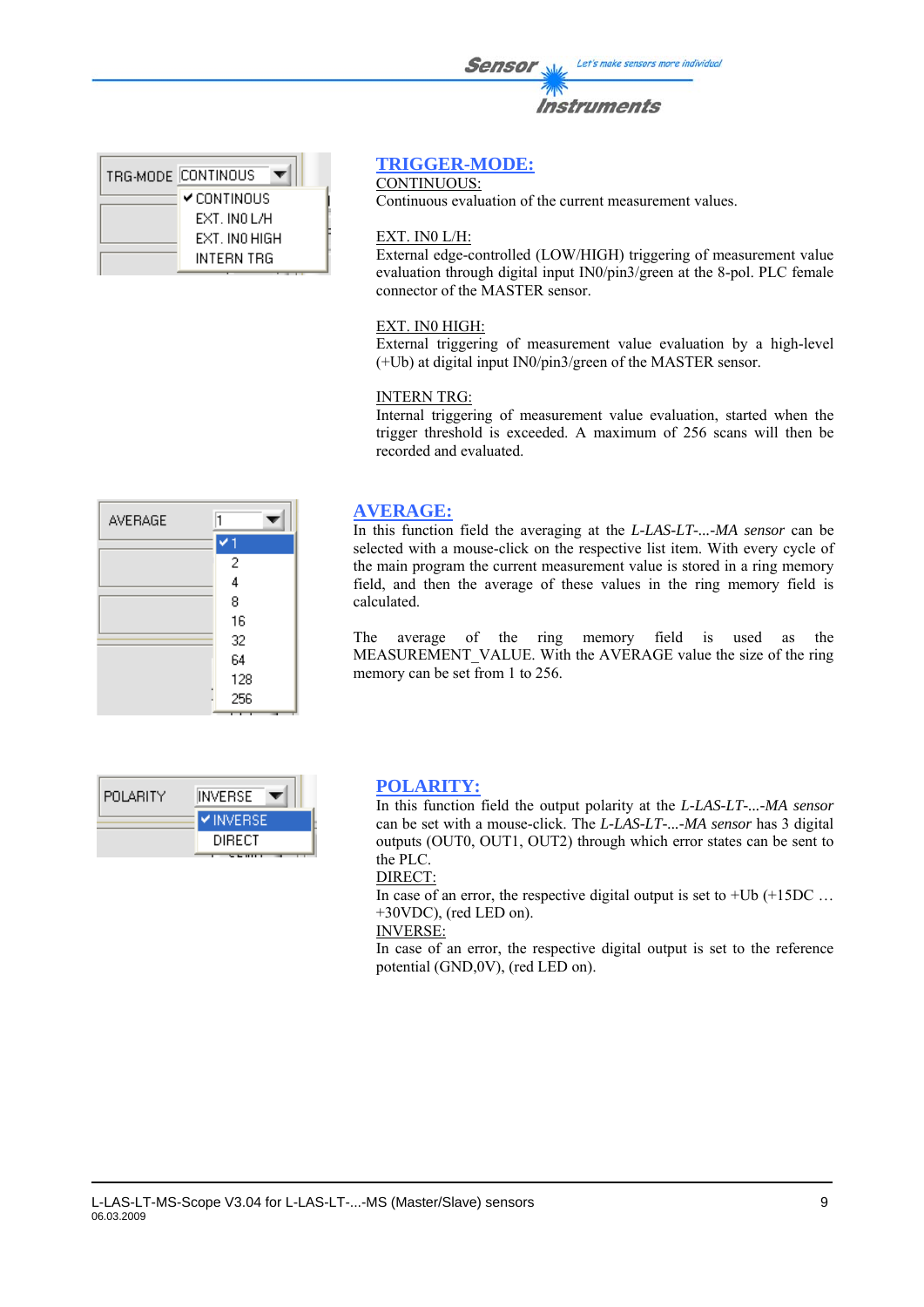| $ANA-OUT$ DIRECT 0 10V $\blacktriangledown$ |
|---------------------------------------------|
| ✔DIRECT 0…10V                               |
| MAXIMA                                      |
| MINIMA                                      |
| MAX-MIN                                     |
|                                             |

### **ANALOG-OUT (Analog-Output-Mode):**

Function element for selecting the output mode of the analog voltage at the *L-LAS-LT-...-MA sensor* (pin8/red 8-pol. PLC/POWER female connector). The analog voltage is output in the range from 0 to 10V with a resolution of 12 bit.

#### DIRECT 0..10V :

A voltage (0 .. 10V) that is proportional to the current measurement value is provided at the analog output pin8/red/.

#### MAXIMA:

The current maximum value is provided at the analog output pin8/red/ (drag pointer principle, resetting by input IN1/pin4/yellow pulse of <750ms length, or by pressing the TEACH/RESET button).

#### MINIMA:

The current minimum value is provided at the analog output pin8/red/ (drag pointer principle, resetting by input IN1/pin4/yellow pulse of <750ms length, or by pressing the TEACH/RESET button).

#### MAX-MIN:

The current difference between maximum and minimum value is provided at the analog output pin8/red/ (drag pointer principle, resetting by input IN1/pin4/yellow pulse of <750ms length, or by pressing the TEACH/RESET button).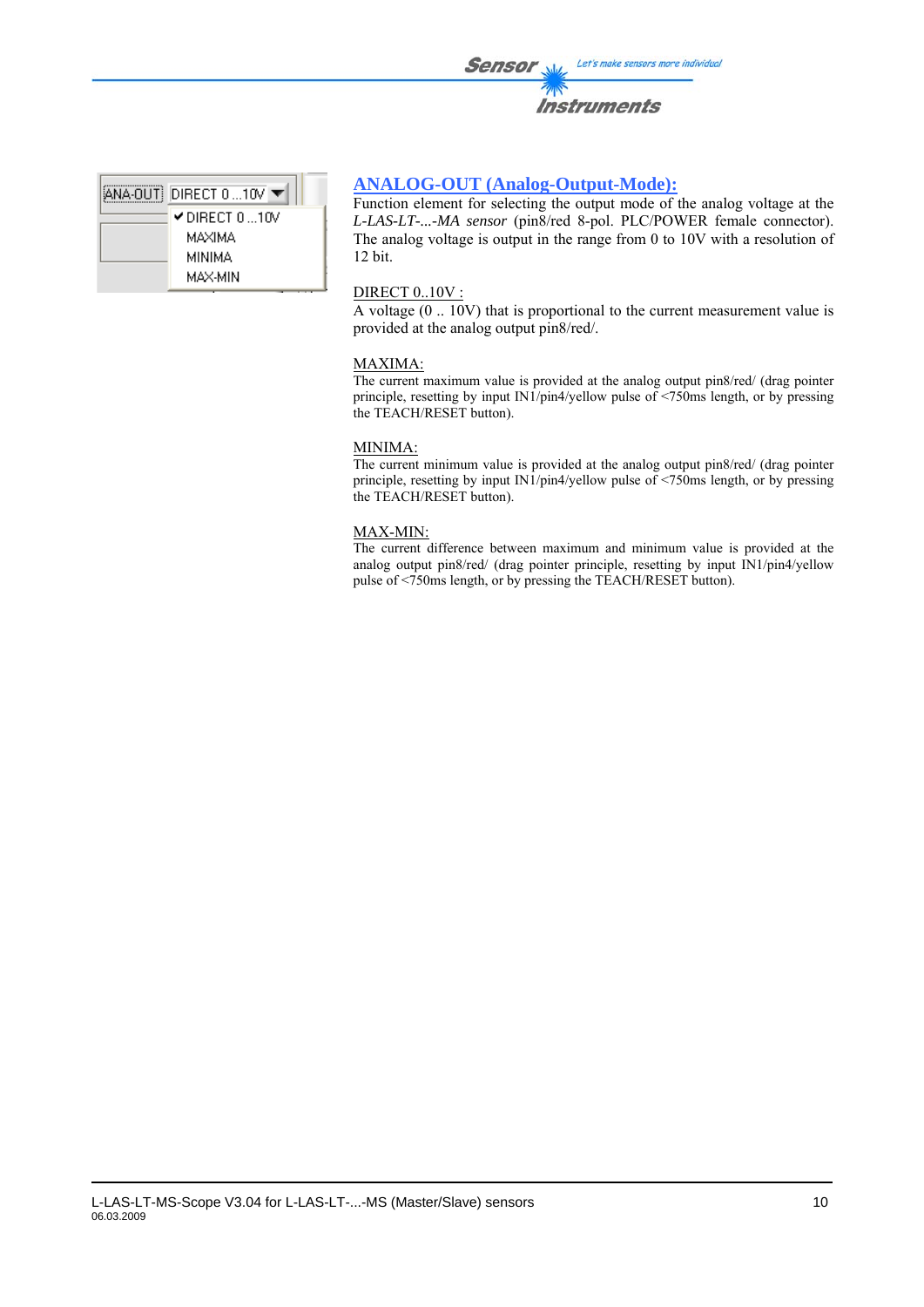**MASTER PARAMETER** POWER VTHD<sub>[%]</sub>  $1000 100 500 50 \Omega$ (이루 취30 POWER-MODE **STATIC** ADC-CONV CCD-MODE ▼ ≑ 1034 **TEACH VALUE** TRIGGER THRESHOLD = 200  $E-BEG$  1 E-END 2048

Let's make sensors more individual Sensor Instruments

PAR-GE PAR-MA PAR-SL CALIB

A click on the PARA-MA button opens the MASTER PARAMETERS window on the user interface. This window is used for setting additional parameters at the control unit of the master sensor.



**SEND** 

**Changes that are made in the function fields described below only become active at the control unit of the** *L-LAS-LT-...-MA*  **sensor after a click on the SEND button!**



# **POWER: (only relevant with POWER-MODE = STATIC)**

In this function field the laser power at the laser transmitter unit of the *L-LAS-LT-...-MA* sensor can be set by using the arrows, the slider, or by entering a numerical value in the corresponding input field.





#### **VTHD[%]:**

In this function field the video threshold at the *L-LAS-LT-...-MA sensor* can be set by entering a numerical value or by using the slider or the arrows. With the help of this video threshold the measurement values can be derived from the intensity characteristic (video signal) of the CCD line from the bright/dark transitions. For this purpose the intersection points between the intensity profile (red curve) and the adjustable video threshold (green horizontal line) are calculated and stored.

The x-value of the respective intersection point is assigned to a pixel on the CCD line. The measurement value can be calculated from this information and from the known distances of the pixels on the CCD line. The intersection points between intensity profile and video threshold that are provided by this method are hereinafter referred to as edges.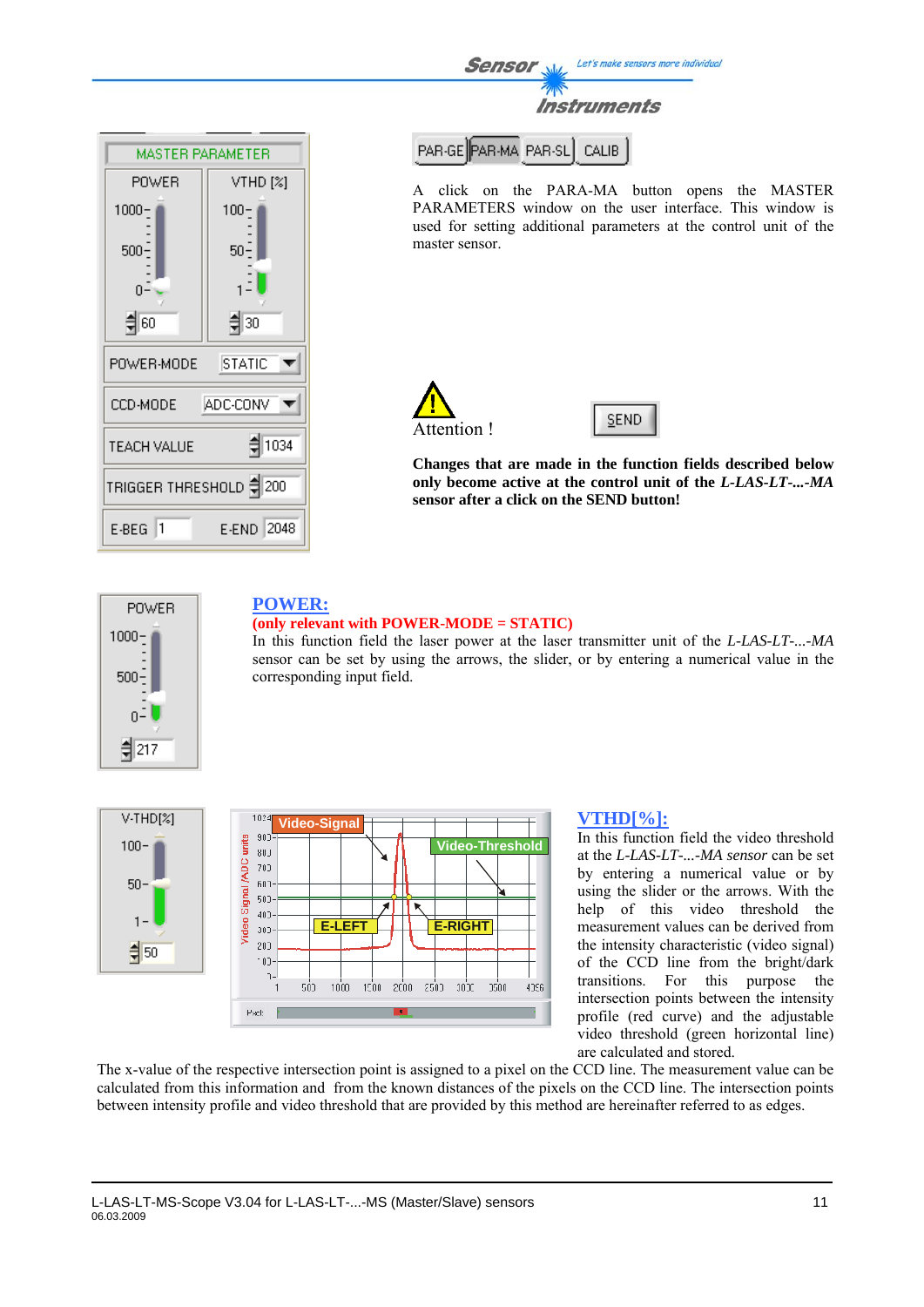| <b>Sensor</b> | Let's make sensors more individual |
|---------------|------------------------------------|
|               | <b>Instruments</b>                 |

| ISTATIC         |
|-----------------|
| <b>⊻</b> STATIC |
| DYN             |
|                 |

### **POWER-MODE:**

This function field is used for setting the laser mode at the *L-LAS-LT-...-MA sensor*.

#### STATIC:

The laser power at the sensor is not automatically controlled. The value that is set at the POWER slider is used as the setting value for the laser power.

#### DYNAMIC**:**

When the operating mode is set to dynamic, the laser power at the *L-LAS-LT-...-MA sensor* is automatically controlled.

The laser power here is controlled in such a way that the maximum value of the "intensity peaks" approx. is at 80-90% of the analog dynamic range.

#### **CCD-MODE:**

This function field is used for setting the operating mode at the *L-LAS-LT-...- MA master sensor*.

Depending on the respective CCD line receiver that is used, the gain stage (HIGH-GAIN, LOW-GAIN) or the read mode (ADC-CONV, DIG-CMP) can be set here.

#### HIGH-GAIN/LOW-GAIN (gain-stage):

Binary switch for setting the gain at the CCD line. Please note: This function is not available with all *L-LAS-LT-...-MA* sensor types.

### CCD-MODE ADC-CONV ✔ ADC-CONV DIG-COMP

#### ADC-CONV/DIG-COMP (read-mode)**:**

This selection field serves for setting the read mode, ADC-CONV:= the CCD line is read via the Analog to Digital Converter. DIG-COMP:= the CCD line is read via Digital-Comparator Outputs of the pre-amplifier board.

| TEACH-VALUE (Pixel) | $\frac{4}{3}$ 1024 |
|---------------------|--------------------|
|---------------------|--------------------|

### **TEACH-VALUE (Pixel):**

In this function field a teach value can be preset at the *L-LAS-LT-...-MA* sensor by entering a numerical value or by using the arrows.

#### Please note:

A change of the teach value will only be updated at the control unit when the SEND button is pressed.

The TEACH-VALUE is set in pixels. As with the tolerance, conversion into  $\mu$ m can be done by way of the SLOPE-VALUE (sensitivity –  $\mu$ m/pixel).

For example, the result for the *L-LAS-LT-...-MA-80 is:* 

*TEACH* \_*VALUE* [*mm*]= *SLOPE*\**TEACH* [*Pixel*] *TEACH\_VALUE [mm] = 5.000[um/Pixel] \* 1024[Pixel] = 5.120 mm*

SLOPE-VALUE [µm/pixel] 5.000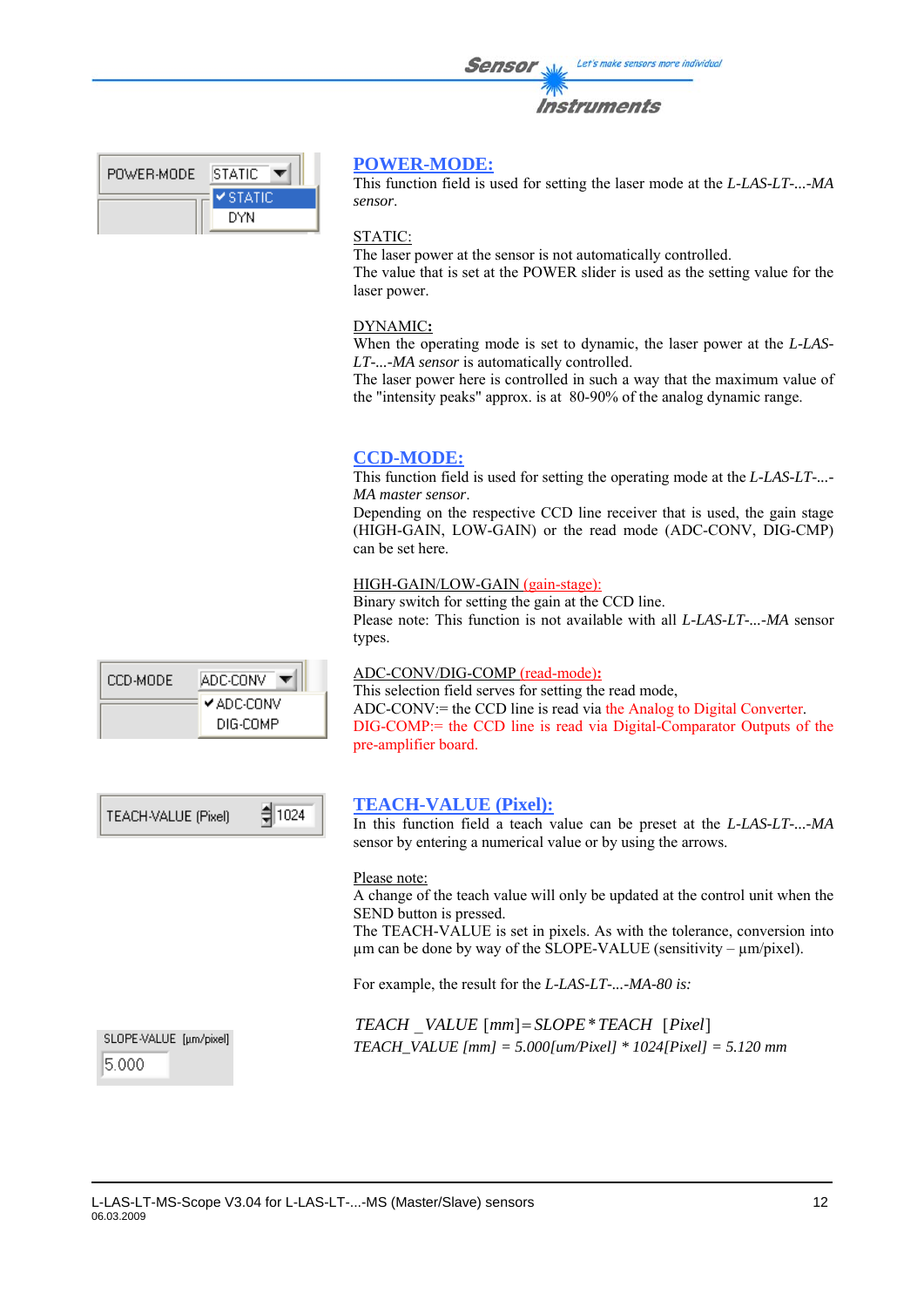

#### **TRIGGER THRESHOLD:**

This function field is used for setting the trigger threshold for trigger mode TRG-MODE = INTERN TRG at the *L-LAS-LT-...-MA sensor*.

A trigger threshold of 200 means that internal triggering is initiated when the measurement value in pixels is  $>$  200.

| F-REG 11 | E-END 2048 |
|----------|------------|
|----------|------------|

### **E-BEG, E-END:**

These two numeric input fields are used for setting the evaluation beginning and the evaluation end at the *L-LAS-LT-...-MA sensor.* 

#### E-BEG:

The CCD line is evaluated starting from the pixel that is set here. The analog information of the pixels lying on the left side of E-BEG is not used for evaluation.

#### E-END:

The intensity information of the CCD line is evaluated up to this pixel. Pixels lying on the right side of the pixel value that is set here are not evaluated.

> PAR-GE PAR-MA PAR-SL CALIB

A click on the PARA-SL button opens the SLAVE PARAMETERS window on the user interface. This window is used for setting additional parameters at the control unit of the SLAVE sensor.





**Changes that are made in the function fields described below only become active at the control unit of the** *L-LAS-LT-...-MA*  **sensor after a click on the SEND button!** 

**Since the functions of the individual control elements in the SLAVE PARAMETERS window are identical to those in the MASTER PARAMETERS window, no detailed explanation on these parameter settings is required here (see the corresponding items on the previous pages).**

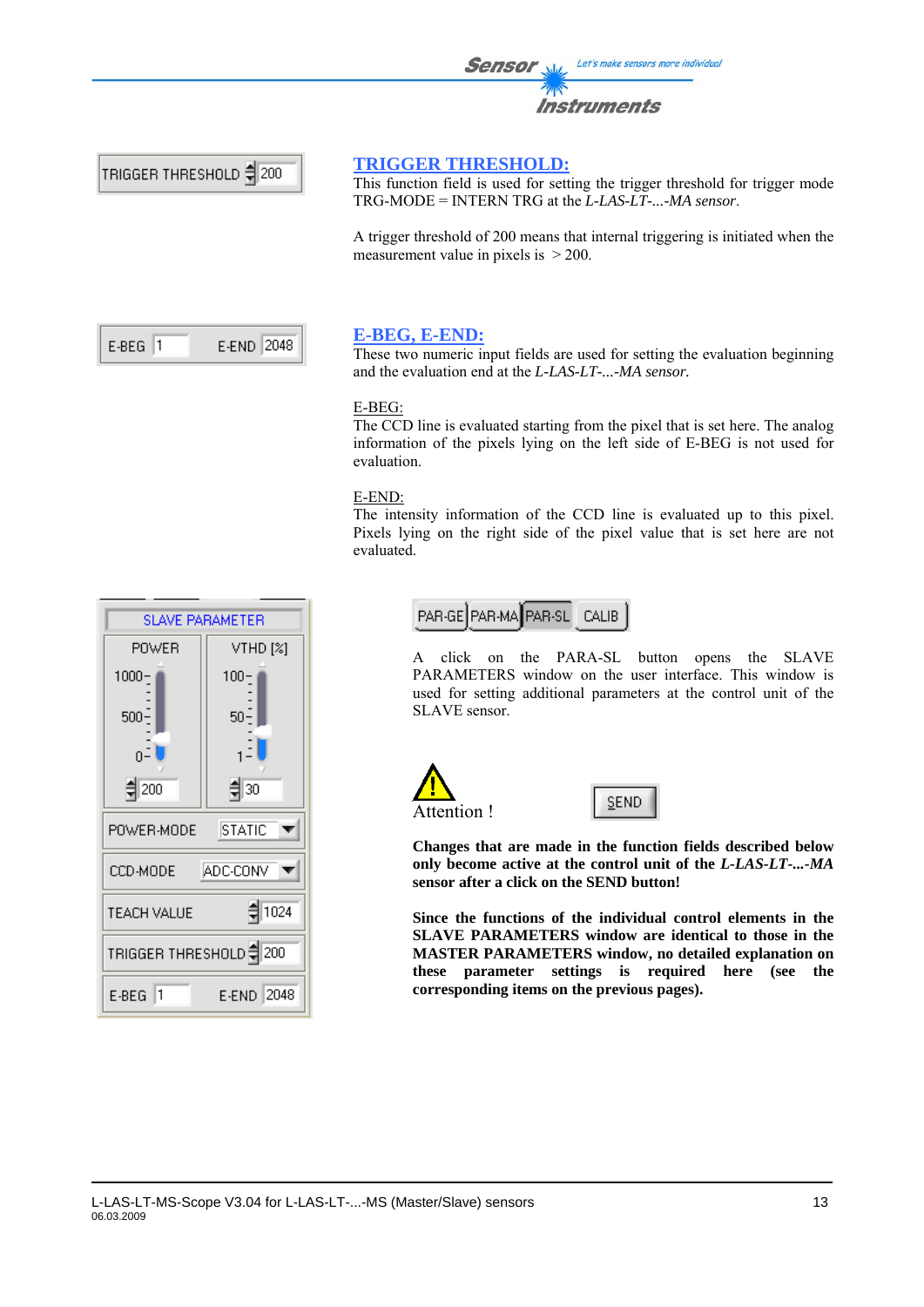



Sensor

A click on the CALIB button opens the CCD-CALIBRATION window on the user interface.

Instruments

Let's make sensors more individual





**Changes that are made in the function fields described below only become active at the control unit of the** *L-LAS-LT-...-MS master/slave system* **after a click on the SEND button!**





### **MASTER**





### **CCD-INFO:**

After a click on the CONNECT function field, information about the currently detected sensor hardware is automatically provided through the serial RS-232 interface. This hardware information is displayed in the CCD-INFO text field.

#### **SETPOINT-VALUE:**

Numeric input field for presetting an setpoint-value. The setpoint value that is set here is used after a new teach procedure to evaluate the CCD line information.

#### **SLOPE-VALUE [µm/pixel]:**

Numeric input field for presetting the sensitivity of the *L-LAS-LT-...-MA sensor*. The numerical value that is set here determines how many micrometers of distance change correspond with each pixel change.

These sensitivity values result from the sensor linearisation. For every sensor the operating range in [mm] is determined. This operating range is divided over the maximum pixel number of 2048 pixels.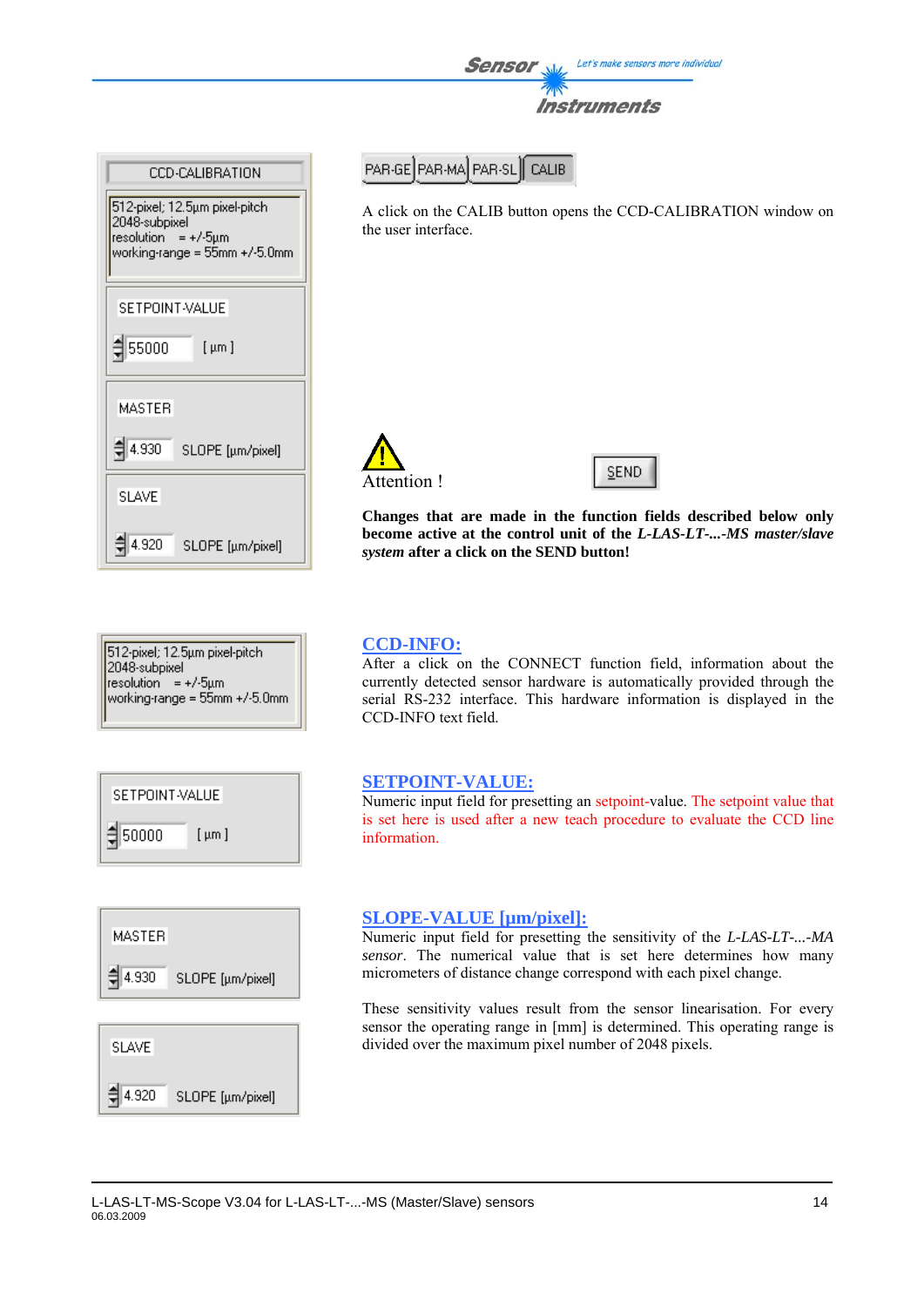#### **RESET button:**

The current drag pointer values of maximum and minimum value determination can be reset with the RESET button.

The current maximum value MAX and the current minimum value MIN since the last RESET each are displayed in a numeric display field. The numerical values that are shown here are pixel values. The current measurement value in pixels is displayed in the M-VALUE output field. These numeric display elements only are shown in analog output mode ANA-OUT: MAX, MIN or MAX-MIN.

**TEACH** +-Reset/Teach Taster +-

**RESET** 

ANA-OUT DIRECT 0 ... 10V

 $\times$  DIRECT 0 ...10V MAXIMA **MINIMA** MAX-MIN

2972 MAX 1386 MIN

**RESET** 

| - ARIE<br>I TEACH VALUE |
|-------------------------|
|-------------------------|

### **TEACH button:**

A click on the TEACH button starts the teach process at the *L-LAS-LT-...-MA sensor*. The current pixel measurement values at the *L-LAS-LT-...-MA* master/slave sensor system are evaluated and, depending on the evaluation mode, the calculated value is written to the volatile RAM memory of the control unit as a teach value.

When the teach process is completed the yellow LED at the housing of the *L-LAS-LT-...-MA sensor* shortly blinks 3 times.

The teach process also can be started by means of the TEACH/RESET button at the housing (pressing the button for  $t > 1.5s$ ) or by way of a HIGH pulse at digital input IN1/yellow/pin4 of at least 1.5s length.

As an alternative the current teach value in pixels (setpoint value) also can be set by entering a numerical value in the numeric input field. The teach value that is set by this method will only be activated at the *L-LAS-LT-...-MA sensor* after a click on the SEND button.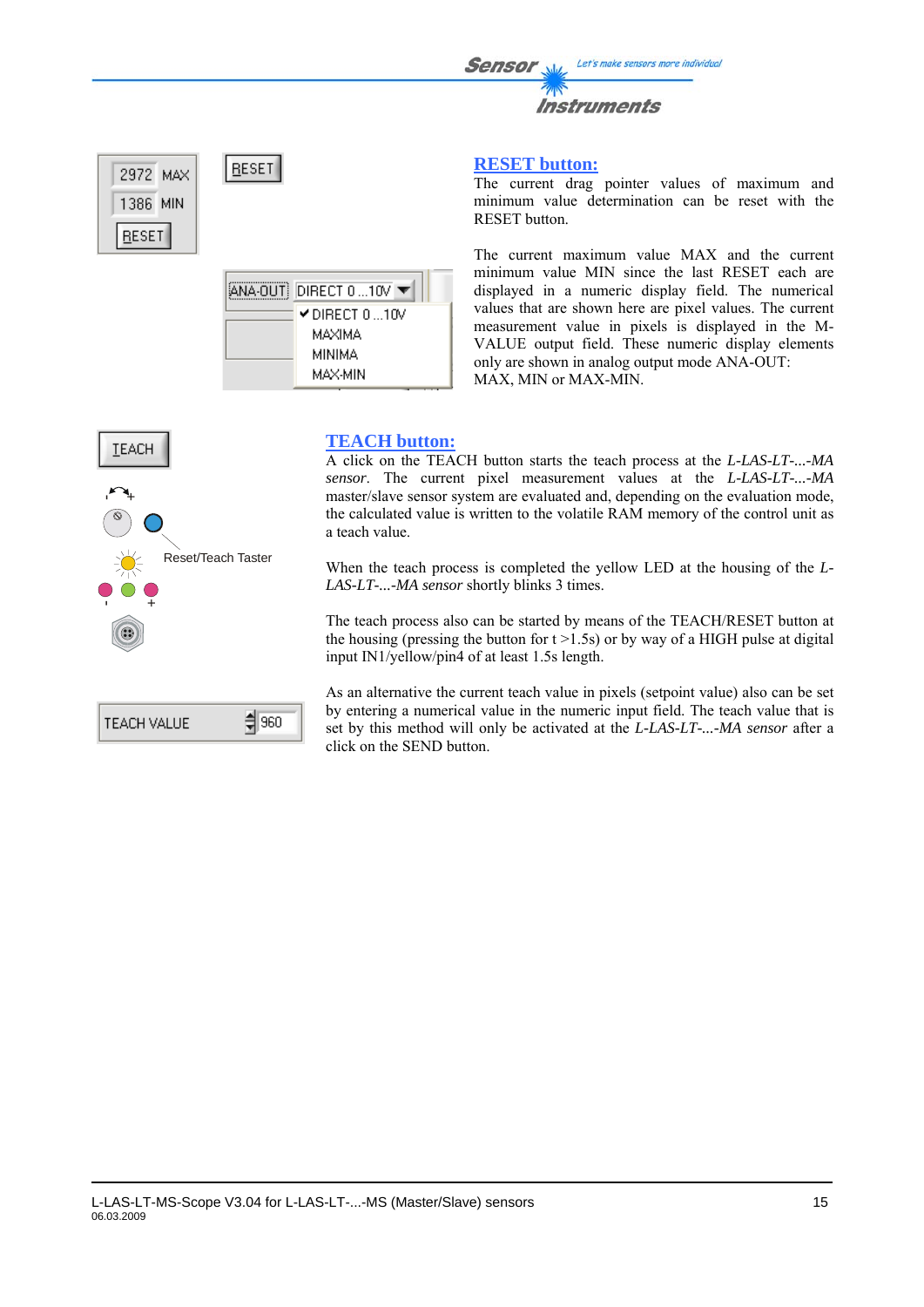|                 |             | <b>Sensor</b><br>Let's make sensors more individual<br><b>Instruments</b>                                                                                                                |
|-----------------|-------------|------------------------------------------------------------------------------------------------------------------------------------------------------------------------------------------|
| F RAM<br>EEPROM | <b>SEND</b> | <b>PARAMETER TRANSFER:</b><br>This group of function buttons is used for transferring parameters between the<br>PC and the L-LAS-LT--MA control unit through the serial RS232 interface. |

#### SEND:

**GET** 

When the SEND button is clicked, the parameters currently set on the user interface are transferred to the *L-LAS-LT-...-MA control unit*.

The target of data transfer is determined by the selected radio-button (RAM, EEPROM, or FILE).

### **GET**

 $\Gamma$  FILE

**SEND** 

#### GET:

When the GET button is clicked, the setting parameters are transferred from the *L-LAS-LT-...-MA control unit* to the PC and are updated on the user interface. The source of data transfer again is determined by the selected radio-button:

#### RAM:

The currently set parameters are written to the volatile RAM memory of the *L-LAS-LT-...\_MA control unit*, or they are read from the RAM and transferred to the PC.

Please note: The parameters set in the RAM will be lost when the power supply at the *L-LAS-LT-...\_MA control unit* is turned off.

#### EEPROM:

The currently set parameters are written to the non-volatile EEPROM memory of the *L-LAS-LT-...\_MA control unit*, or they are read from the EEPROM and transferred to the PC. Parameters that are saved in the EEPROM will not be lost when the power supply is turned off.

If parameters are read from the EEPROM of the *L-LAS-LT-...\_MA control unit*, these must be written to the RAM of the *L-LAS-LT-...\_MA control unit* by selecting the RAM button and then clicking on SEND. The *L-LAS-LT-...-MA control unit* then continues to operate with the set RAM parameters.

#### FILE:

When the FILE radio-button is selected, a click on the SEND/GET button opens a new file dialog on the user interface. The current parameters can be written to a freely selectable file on the hard disk of the PC, or parameters can be read from such a file.

|                                    | <b>L-LAS-MS-Series Parameter File</b>                |  |
|------------------------------------|------------------------------------------------------|--|
| Directory<br>History:              | D:\Programme\SensorInstruments\L-LAS-LT-MS-ScopeV304 |  |
| Suchen in:                         | ←自び丽・<br>L-LAS-LT-MS-ScopeV304                       |  |
| <b>l</b> cvirte<br>F LLASpara1.cfg |                                                      |  |
| Dateiname:                         | LLASpara.cfg<br>0K                                   |  |
| Dateityp:                          | Abbrechen<br>".cfg<br>$\sim$                         |  |

#### **FILE dialog window:**

The standard output file for the parameter values has the file name "LLASpara.dat".

The output file can be opened e.g. with the standard Windows "Editor" program.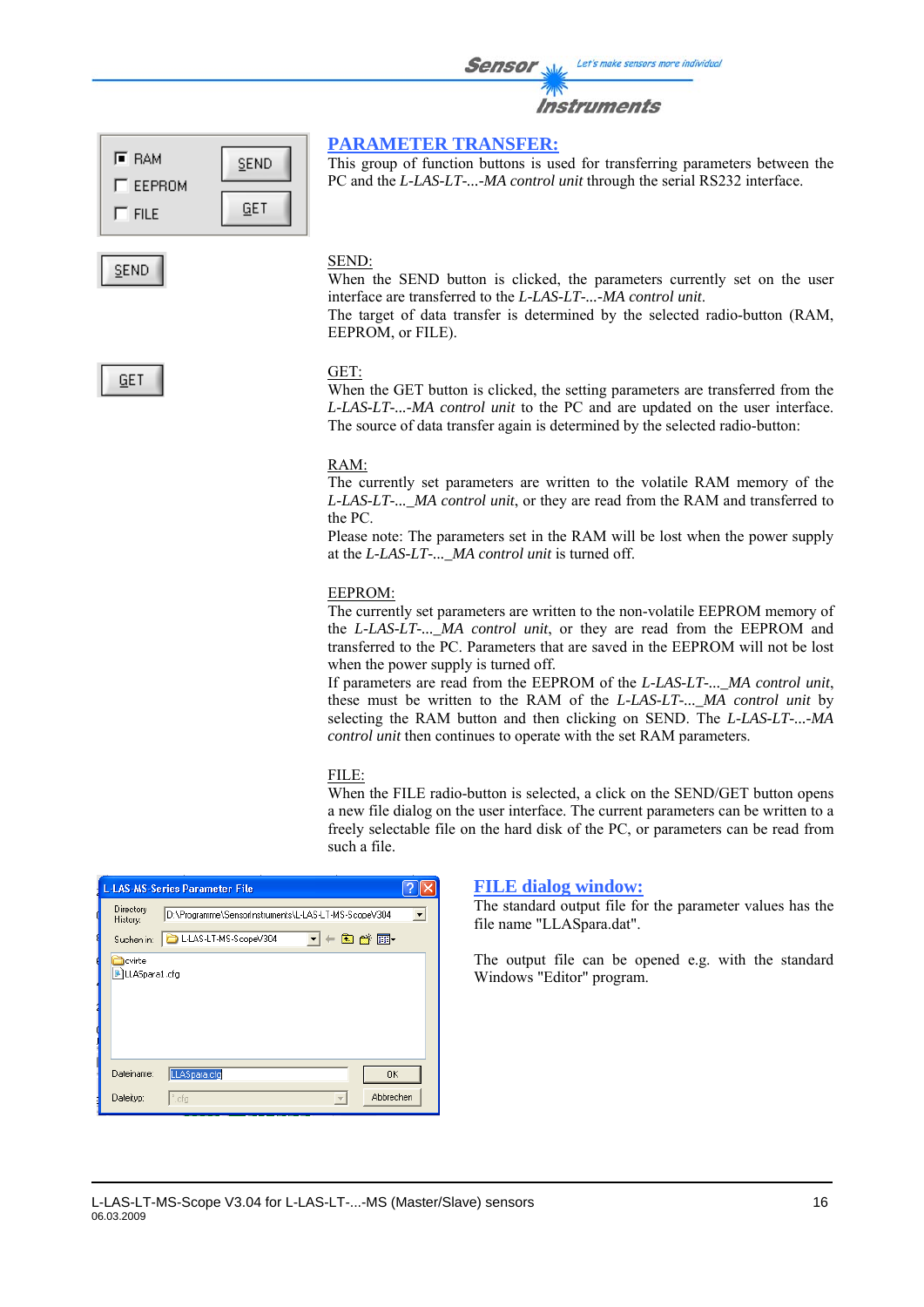

### 3.2 Numeric and graphic display elements:



#### **VIDEO button:**

After a click on the VIDEO button, the intensity profile measured at the CCD receiver is transferred to the PC and is shown as a red curve in the graphic display window.



The y-axis shows the analog signals of the individual pixels. The analog values (video signals) of the CCD line are converted by means of an AD converter with 8-bit resolution, which results in a y-axis value range of 0 .. 256. The currently set video threshold (V-THD) is shown as a green horizontal line in the graphic window.

The intensity maximum on the CCD line results from the optical representation of the laser light that is scattered back from the measuring object.

The video information for the master and the slave sensor each is shown in an own graphic window.

MAI Master graphic window

SL Slave graphic window

The edge values (pixels) are derived from the intersection points of the intensity profile (red curve) with the video threshold (green line). The x-axis shows the pixels of the CCD line (e.g.: pixel: 1 .. 2048). Because of the limited data transfer rate of the serial interface (19200 Baud/s) the graphic display window can only be updated every second



Beneath the graphic display window there is another display element that shows the currently detected shadowed areas (gray) and the illuminated areas (red) of the CCD line. Furthermore the currently detected edge position is indicated by way of a black circle.



#### SLAVE:

Numeric display field showing the current pixel position of the SLAVE sensor. The pixel position is calculated from the intersection points of the bright/dark transitions between the intensity profile (red curve) and the video threshold (green line).

#### MASTER:

Numeric display field showing the current pixel position of the MASTER sensor. The pixel position is calculated from the intersection points of the bright/dark transitions between the intensity profile (red curve) and the video threshold (green line.



#### MEASUREMENT-VALUE:

Numeric display field showing the current measurement value (depending on the set evaluation mode). The left numeric display field shows the current measurement value in pixels, whereas the right display field shows the measurement value converted into millimeters. If the current measurement value lies within the tolerance band around

the teach value, the display fields are shown with a green background. If the measurement value is outside the tolerance band, the display fields will have a red background.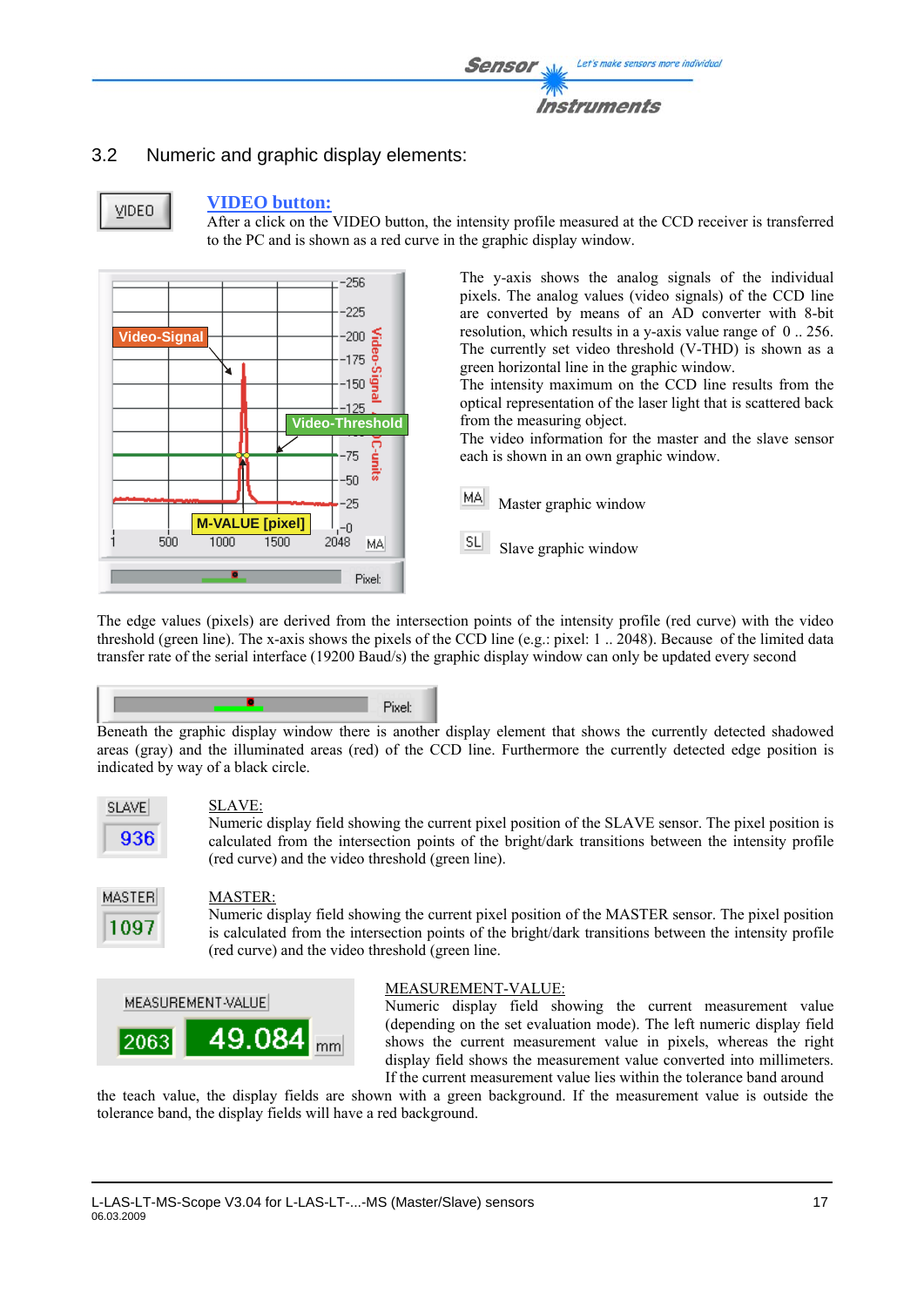

### **RUN button:**

After a click on the RUN button, the current measurement data will be transferred from the L-LAS-LT-...-MA sensor to the PC via the serial interface. A click on the STOP button terminates the data transfer.



### **STOP button:**

A mouse-click on the STOP button terminates the data transfer between the *L-LAS-LT-...-MA sensor* and the PC.



After a click on the RUN button the current measurement value is shown in the graphic display window in "scroll mode".

NORM<sup>I</sup>

In the form of a red curve the measurement values pass through the graphic display window from right to left.

The y-axis graduation corresponds with the pixels on the CCD line and with the respective set evaluation mode. The most recent measurement value is shown at the right end of the graphic display at x-value = 100.

The currently set setpoint value (TEACH value) is shown as a black, broken horizontal line. In addition, the currently set tolerance window is represented by two horizontal green lines that are applied around the setpoint value.





After a click on the RUN button the current positions of the video spots of the respective CCD line are shown in the graphic display window in "scroll mode.

The y-axis graduation corresponds with the pixels or sub-pixels on the CCD line. The current position of the video spot is shown as a green (MASTER) or blue (SLAVE) curve.

The length of the data frame that is transferred via the serial interface in "RUN mode" is limited to 18 words (36 bytes), which allows faster updating of the numeric and graphic display elements.

Compared to the "VIDEO mode", data transfer through the serial RS232 interface therefore does not take so much time (in VIDEO mode the intensity information for every pixel of the CCD line must be transferred).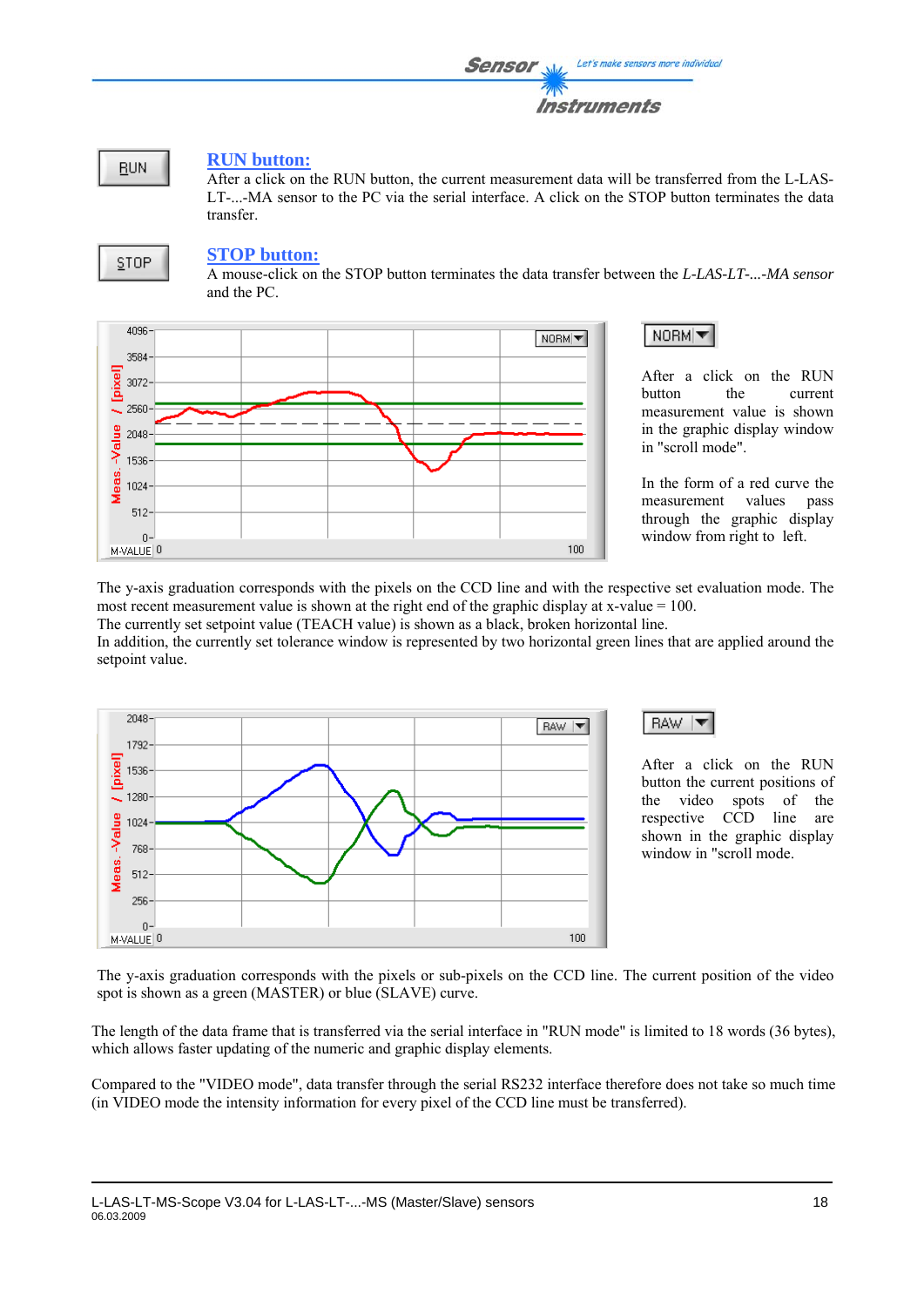

The picture above shows the time characteristic of the measurement value change as a red curve, and the tolerance band as two green lines. The teach value is shown as a broken horizontal black line.



**TRG-MODE INTERN TRG** 

#### **DATA button:**

After a click on the DATA button the measurement value ring memory comprising 256 elements is read from L-LAS-LT-...-MS master/slave sensor and is shown in the graphic display windows. With internal triggering this measurement value memory is updated after a trigger event..



The ring memory in the master and the ring memory in the slave are evaluated separately. After the trigger event the current measurement value is calculated as a mean value from the respective ring memory. Evaluation begins 4 pixels after the value exceeds the trigger threshold, and ends 4 pixels before the value falls below the trigger threshold.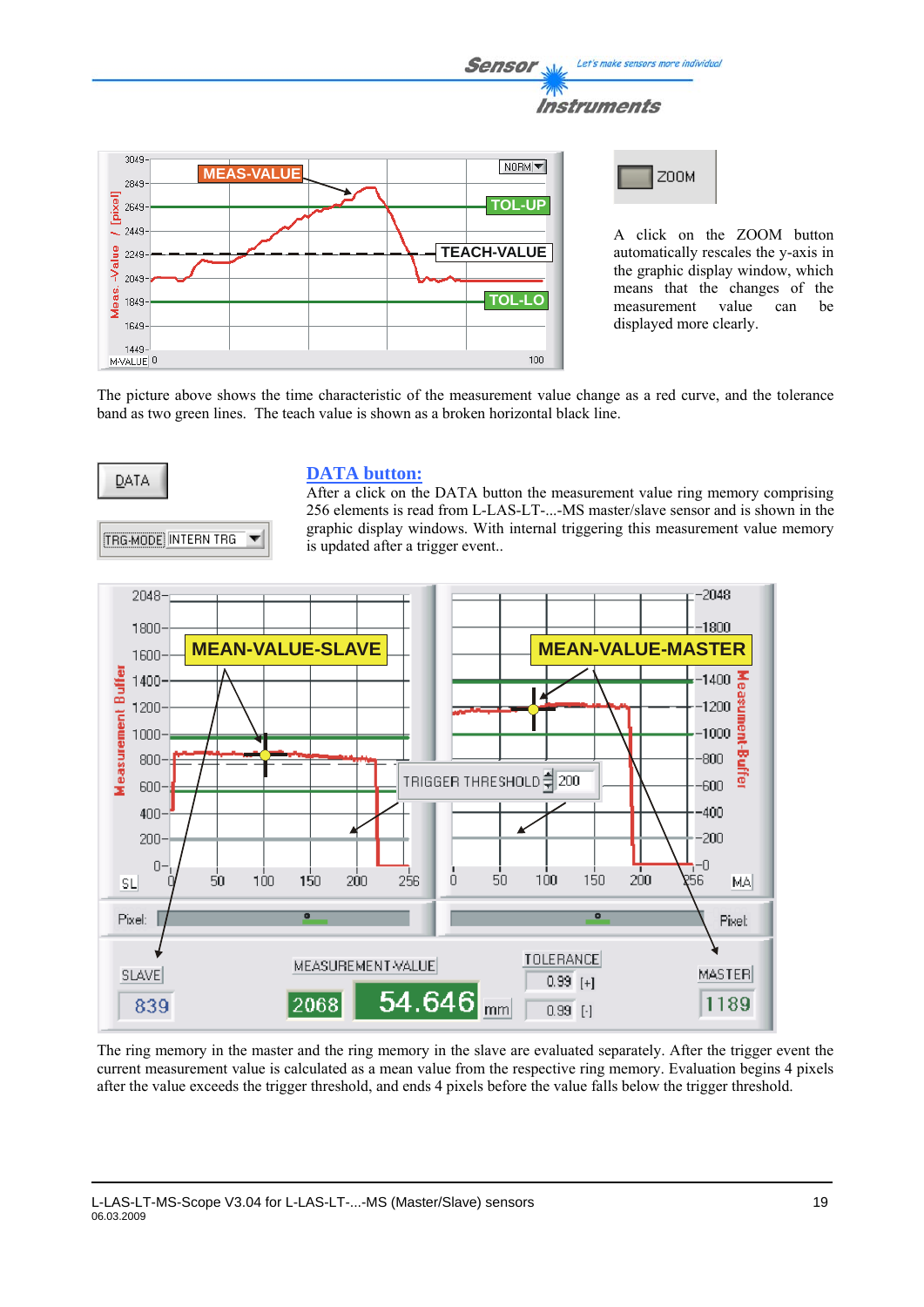

### 3.3 Serial RS232 data transfer:

### **RS232 COMMUNICATION:**

- Standard RS232 serial interface without hardware-handshake.
- 3-line-connection: GND, TXD, RXD.
- Speed: 19200 baud, 8 data bits, no parity bit, 1 stop bit in binary mode, MSB first.



**The stable function of the RS232 interface (status message after program start) is a basic prerequisite for successful data transfer between the PC and the L-LAS-LT-...-MA control unit. Due to the low data transfer rate of the serial RS232 interface (19200 bit/s) only slow changes of the analog values can be observed in the graphic display at the PC. In order to guarantee the maximum switching frequency of the L-LAS-LT-...-MA control unit it is therefore necessary to stop the data transfer during the normal monitoring process (click on the STOP button).** 

**In the master/slave system the serial RS-232 interface must be established between the PC and the MASTER control unit!** 

|                | THE L-LAS-LT-55-MA-HS-V3.05 SPI 12/Nov/08 |  |
|----------------|-------------------------------------------|--|
| 1EONNECTI COM1 |                                           |  |
|                |                                           |  |
|                |                                           |  |

### **CONNECT:**

When the software is started, it attempts to establish a connection to the *L-LAS-LT-...-MA control unit* through the standard COM1 interface. If connection could be established successfully, the current firmware version is displayed in the status line.



Furthermore, the CCD-INFO field shows the sensor type that is detected by the software as well as other information.

If another sensor type is connected at the RS-232 interface, the CONNECT function field must always be activated again to ensure that the current sensor type is properly detected by the PC software.

The serial connection between the PC and the *L-LAS-LT-...-MA control unit* could not be established, or the connection is faulty.

**In this case it should first be checked whether the** *L-LAS-LT-...-MA control unit* **is connected to the power supply, and whether the serial interface cable is correctly connected to PC and control unit.** 

If the number of the serial interface that is assigned at the PC should not be known, interface COM1 to COM9 can be selected by using the CONNECT drop-down list.

If there is an "Invalid port number" status message, the selected interface (e.g. COM2) is not available at your PC.

If there is a "Cannot open port" status message, the selected interface (e.g. COM2) may already be used by another device.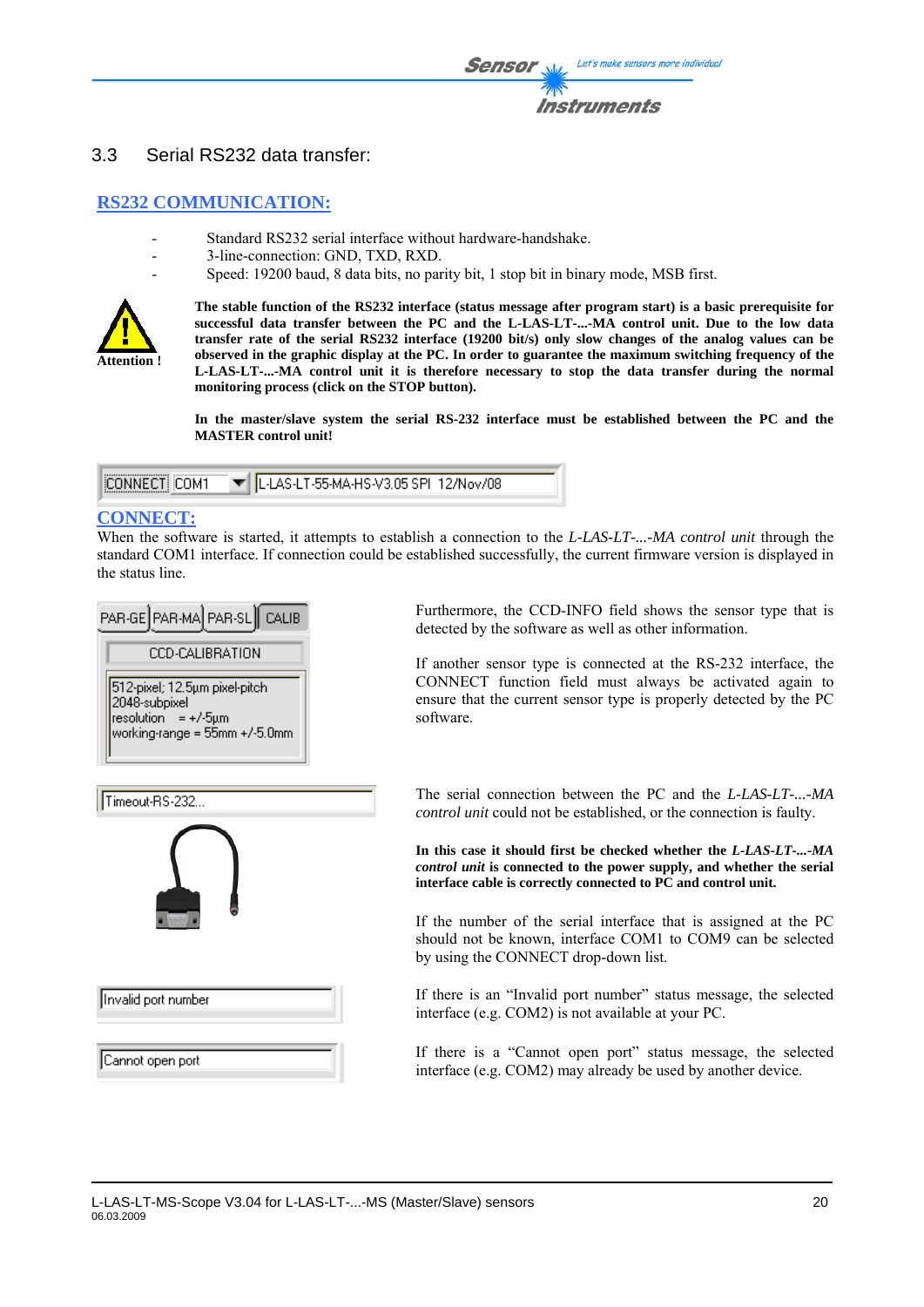

### 3.4 *L-LAS-LT-MS-Scope* as an aid for sensor adjustment:

**VIDEO** 

### **VIDEO:**

After a click on the VIDEO button, fine adjustment of the sensors relative to the measuring object can be done with the help of the graphic display window. Because of the limited data transfer rate of the RS232 interface the display window can only be updated every second.

 $1024 900 -$ ADC-units  $800<sup>°</sup>$  $700$  $600 500$  $400 -$ Video  $300<sup>°</sup>$  $200 -$ 100  $0 -$ 1000 1500 2000 2500 3000 3500  $500$  $4096$ Pixel:





Adjustment OK - centered

In the graphic display window the intensity profile is shown as a red curve. The numerical values 1 ... 4096 on the x-axis represent the individual pixels of the CCD line.

The intensity maximum approx. lies at pixel 2048. The *L-LAS-LT-...- MA sensor* thus is optimally adjusted at the centre of the measuring range.

Upper measuring range limit reached:

The distance of the *L-LAS-LT-...-MA sensor* from the measuring object almost is too large. The intensity maximum lies at pixel values close to 4000 (max. number of pixels = MAXPIXEL).

The distance between the *L-LAS-LT-...-MA sensor* and the measuring object should be reduced.

#### Lower measuring range limit reached

The distance of the *L-LAS-LT-...-MA sensor* from the measuring object almost is too small. The intensity maximum lies at pixel values close to 1.

The distance between the *L-LAS-LT-...-MA sensor* and the measuring object should be increased.





**RAW** ▼

As an alternative the sensor adjustment of MASTER and SLAVE can be simultaneously observed in "scroll mode" in the graphic display window after a click on the RUN button. The sensors are optimally adjusted when the measurement values lie at the center of the measuring range.

The current position of the video spot (= distance from the measuring object) is shown as a green (MASTER) and as a blue (SLAVE) curve.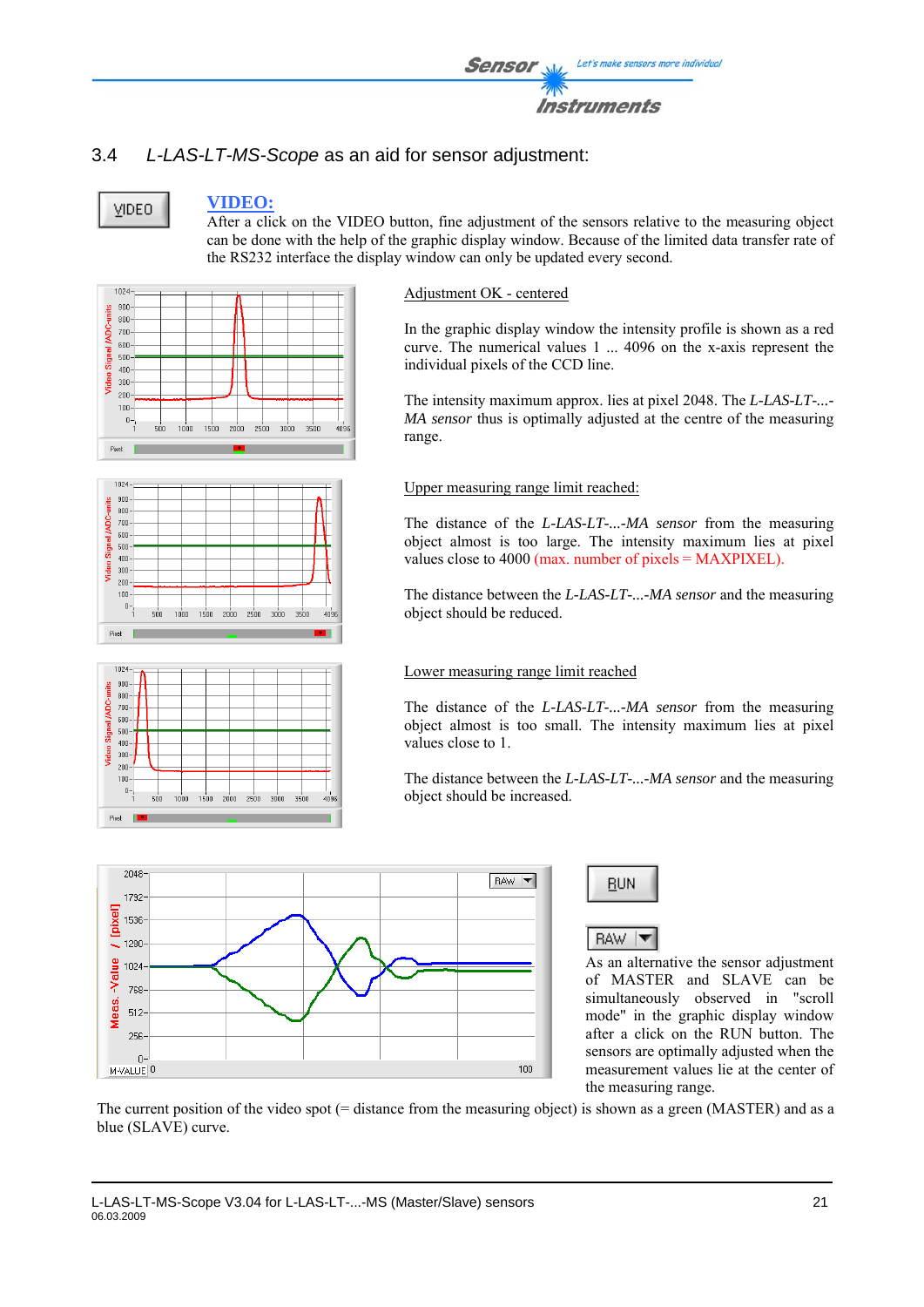

### 3.5 *L-LAS-LT-MS-Scope* as an aid for transmitter power adjustment:



When the power mode is set to DYNAMIC, the laser power at the *L-LAS-LT-...- MA sensor* is automatically regulated. This means that the laser power is regulated in such a way that the maximum values of the "intensity peaks" approx. lie at 80-90% of the analog dynamic range.

**In this mode the POWER slider is without function! --- It is recommended to use this DYNAMIC mode as the standard mode!**



#### **VIDEO:**

After a click on the VIDEO button, the current intensity profile is transferred from the *L-LAS-LT-...- MA sensor* to the PC and is shown as a red curve in the graphic display window.



### Transmitter power OK!:

In the whole measuring range (pixel 1 ... 2048) the maximum of the intensity profile should be clearly above the video threshold (green line).

The measurement value at the slave can be calculated from the intersection points of the intensity profile with the video threshold at pixel SLAVE=872.

#### Transmitter power too low!

The intensity profile (red curve) at the CCD receiver is too low. The maximum values lie below the video threshold (green horizontal line).

No bright/dark transitions (intersection points between red and green curve) can be detected.

The calculated measurement value therefore is  $MASTER = 0!$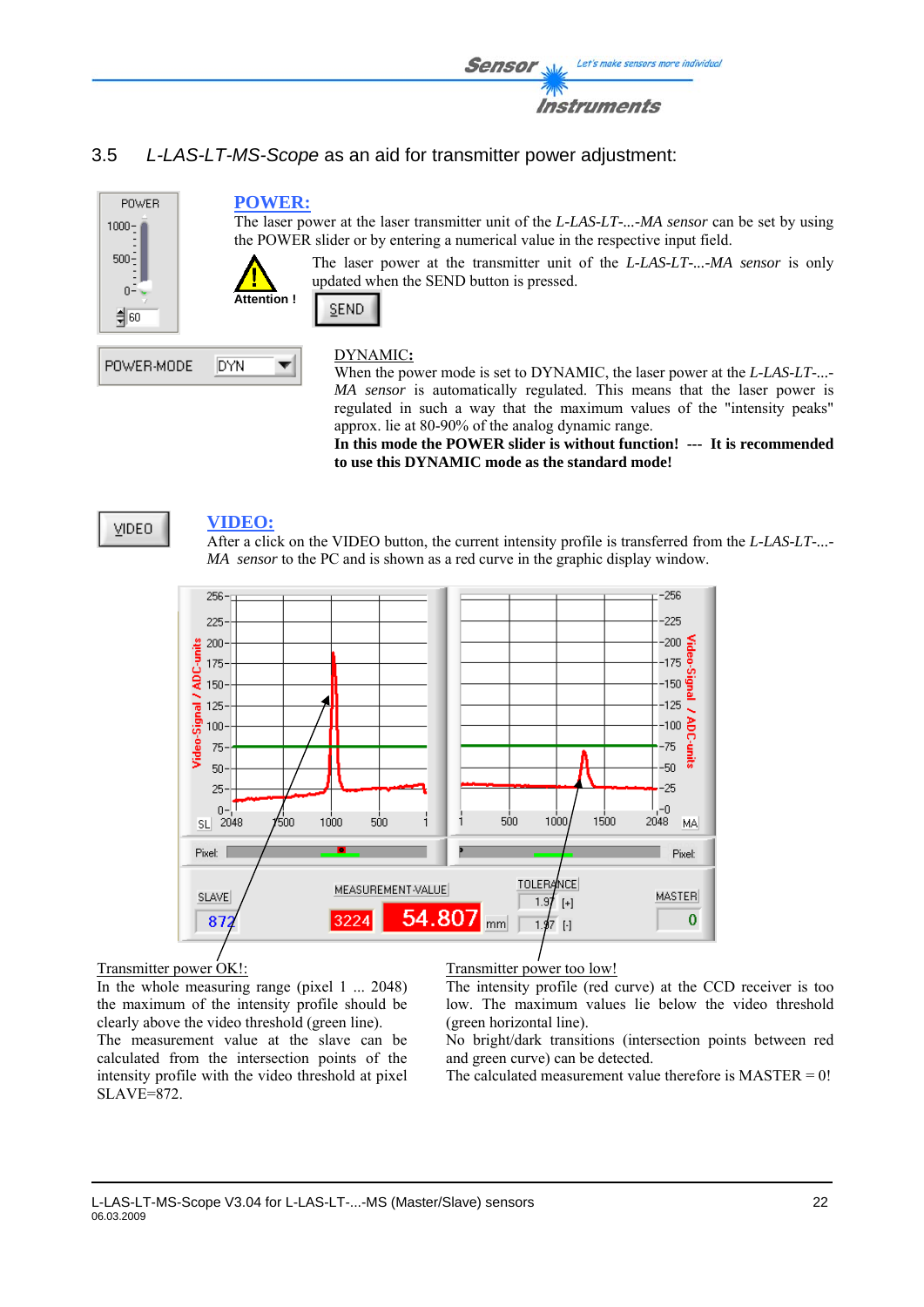## **4 Evaluation modes**

### 4.1 SLAVE:





The measurement value is calculated from the intersection points (bright/dark transitions) of the video signals at the SLAVE sensor (left graphic window).

*MVAL*[ *pixel*]= *SLAVE* here: 1021

### 4.2 MASTER:





The measurement value is calculated from the intersection points (bright/dark transitions) of the video signals at the MASTER sensor (right graphic window).

*MVAL*[ *pixel*]= *MASTER* here: 1052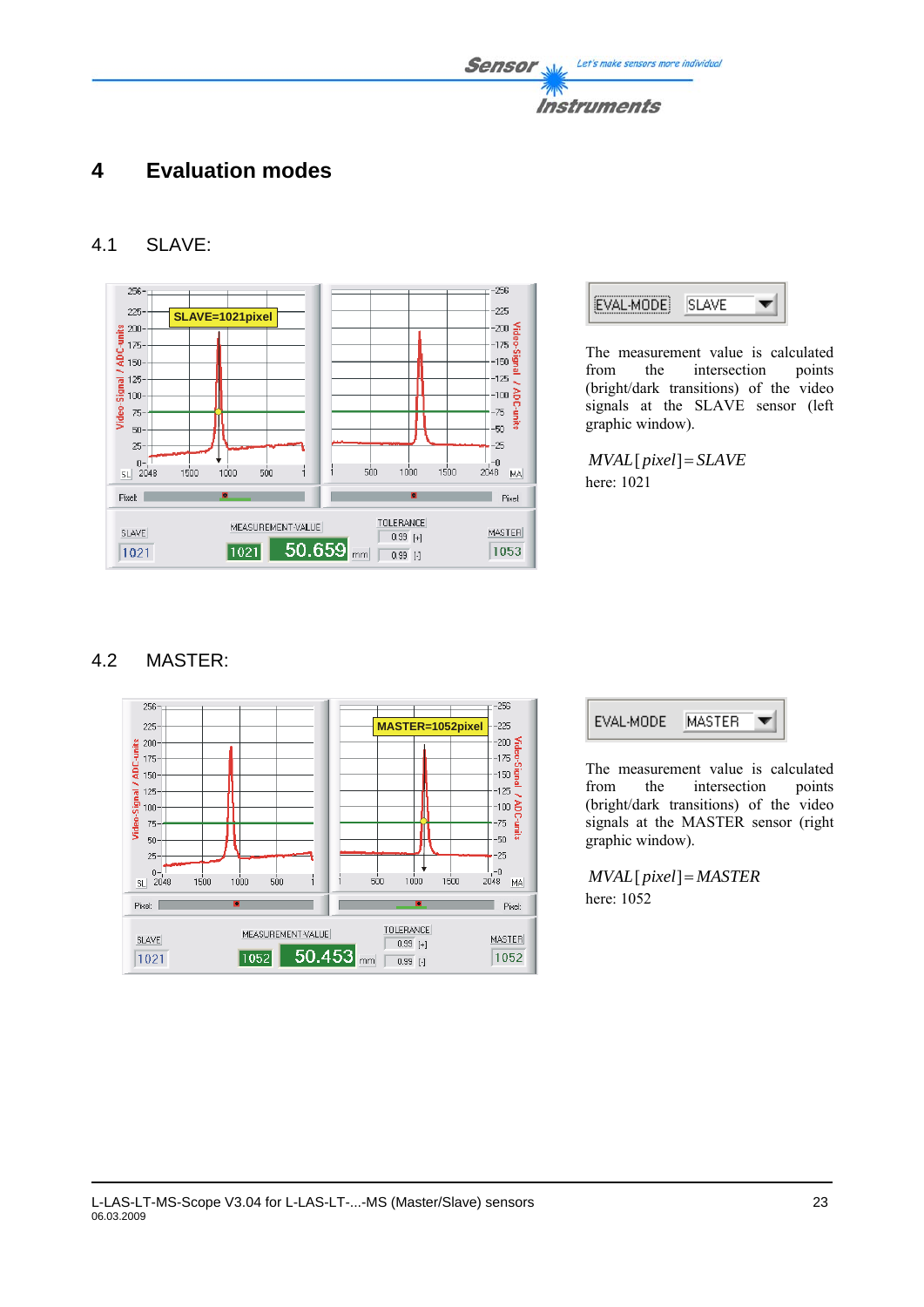Let's make sensors more individual Sensor





4.3 WIDTH:

*MVAL*[ *pixel*]= *MASTER*# + *SLAVE*# with: *MASTER*#[ *pixel*]= *MAXPIXEL*− *MASTER SLAVE*#[ *pixel*]= *MAXPIXEL*− *SLAVE*

here:  $MVAL = 2294 = (2048-1034) + (2048-768)$ 



### 4.4 CENTER:

*MVAL*[ *pixel*]= *MAXPIXEL* + (*MASTER* − *SLAVE*) here:  $MVAL = 2070 = 2048 + (1034-1012) = 2048 + 22$ 



In the WIDTH evaluation mode the width of the measuring object is calculated by adding the measurement values of MASTER and SLAVE.

The MASTER sensor is positioned on one side of the measuring object, the SLAVE sensor is positioned on the opposite side.

If the width of the measuring object increases, the distance from the sensor decreases, i.e. the video spots change to lower pixel values.

In WIDTH mode, the measurement value thus must be calculated indirectly from the known maximum pixel number (e.g. 2048) of the CCD line and the measured pixel values of MASTER and SLAVE. For this purpose the two interim values MASTER# and SLAVE# are first calculated by way of subtraction. The width of the measuring object in pixels is then calculated by adding these two values.



In this evaluation mode the center position is calculated on the basis of the two measurement values of MASTER and SLAVE.

The difference between MASTER and SLAVE measurement value that is determined this way is assigned an offset of 2048 (maximum pixel number of the CCD line).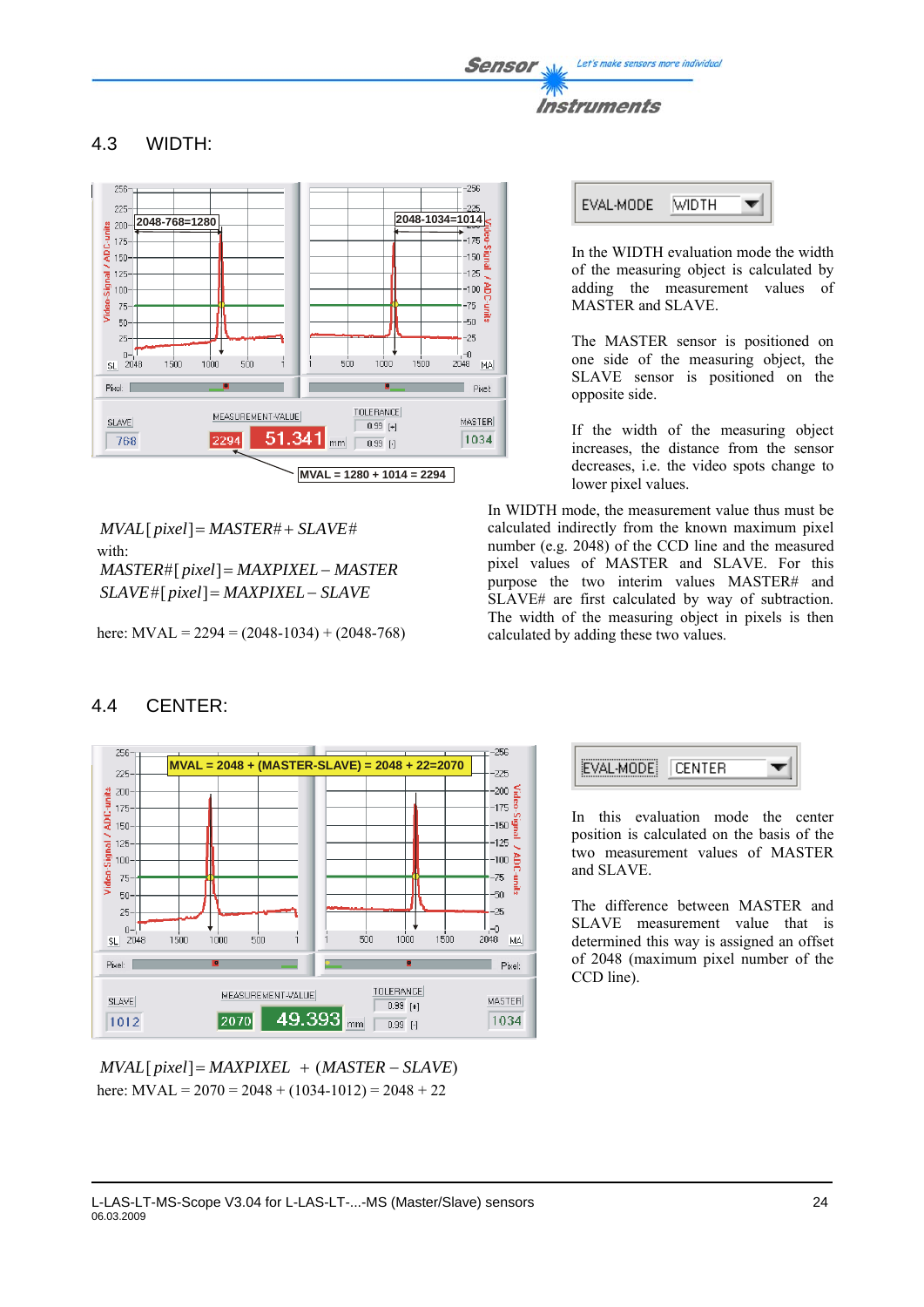### 4.5 DIFF:



*MVAL*[ *pixel*]= *MAXPIXEL* + (*DELTA* \_ *MA*− *DELTA* \_ *SL*) with: *DELTA* \_ *MA*[ *pixel*]= *MASTER* − *TEACH* \_ *MA*

*DELTA* \_ *SL*[ *pixel*]= *SLAVE* − *TEACH* \_ *SL*

here: DELTA  $A = 1193-1000 = 193$ DELTA  $B = 864 - 1000 = -136$ 

 $MVAL = 2048 + (193 - (-136)) = 2377$ 



In this evaluation mode the differences between the current measurement value MVAL and the respective TEACH-VALUE are calculated both at the MASTER and at the SLAVE.

The difference between the measurement values and the teach values that is determined by this method is assigned an offset of 2048 (maximum pixel number of the CCD line).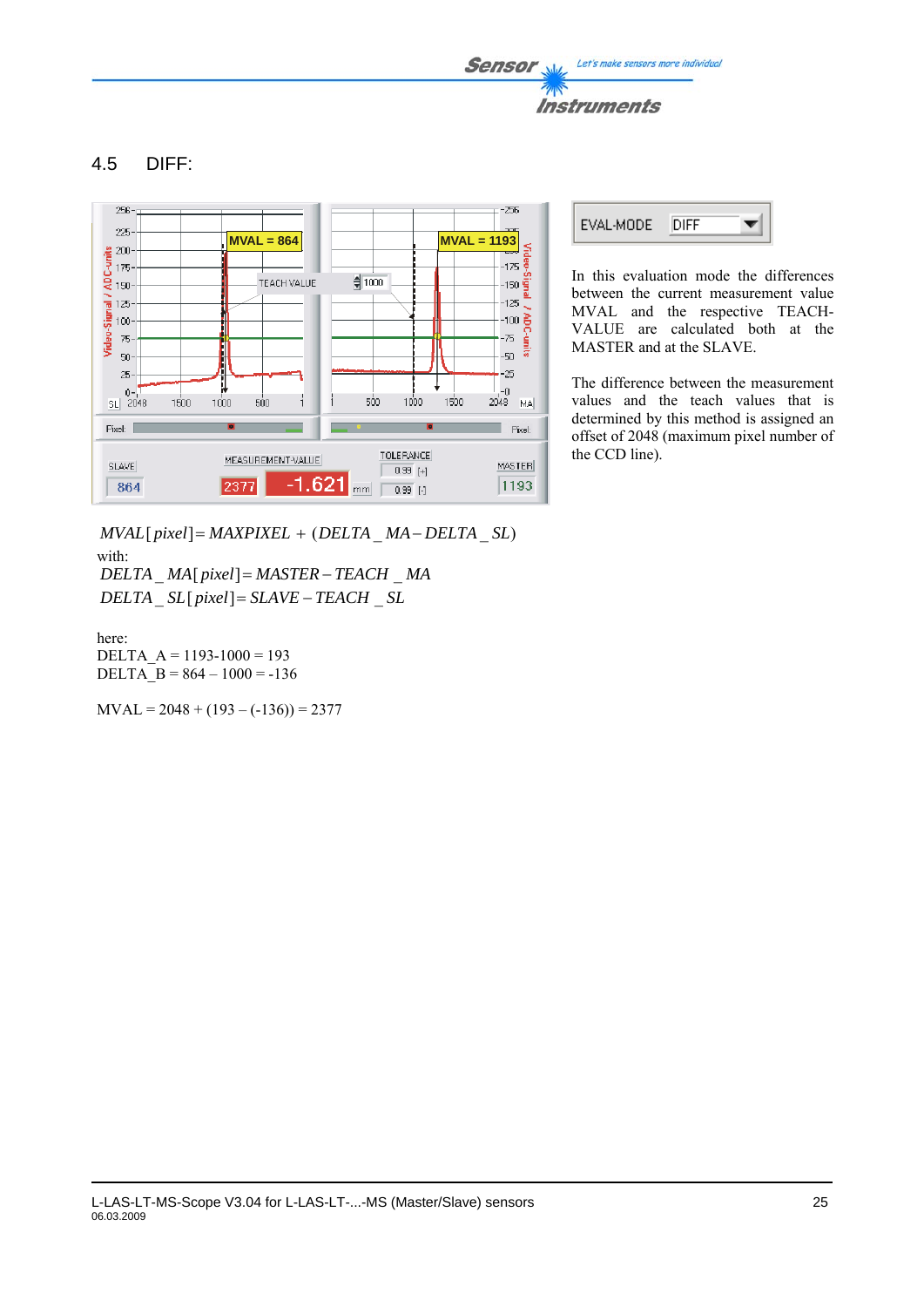

## **5 Data recorder function**

| € DATA-RECORDER Control Panel                                       |
|---------------------------------------------------------------------|
| <b>DATA-RECORDER</b>                                                |
| SAMPLES \$100<br>TIME-INTERVAL [s] (                                |
| DAYS:<br>SEC:<br>HOURS:<br>MIN:<br>40<br>0<br>$\Omega$<br>File:     |
| D:\Programme\SensorInstruments\L-LAS-LT-MS-ScopeV304\LLasRecord.dat |
| $\theta$<br>STOP<br>START<br>Actual-Sample-No.:                     |

**RECORD** 

A click on the RECORD button opens a new window for setting the data recorder.

TIME-INTERVAL [s] ╡1

A time interval in seconds can be set in this numeric input field. After this time interval the PC software automatically transfers measurement data from the sensor to the PC and stores these data in an output file on the hard disk.



Numeric input field for setting the maximum number of measurement values that should be stored. The value range is from 10 to 30000.

| DAYS: | HOLRS: | MIN: | SEC: |
|-------|--------|------|------|
|       |        |      | 40.  |

These numeric display elements show the time the recorder has been active since it was started.



A click on the File button opens a dialog for entering the file name and the target directory of the output file.

The currently selected target directory and file name of the output file are shown in the text display below.

d:\Cwork\LLASrecord.dat

File:

Automatic recording can be started by pressing the START button. With a click on the STOP button recording can be stopped before the maximum number set in SAMPLES is reached.



This numeric display field shows the current number of already stored measurement values.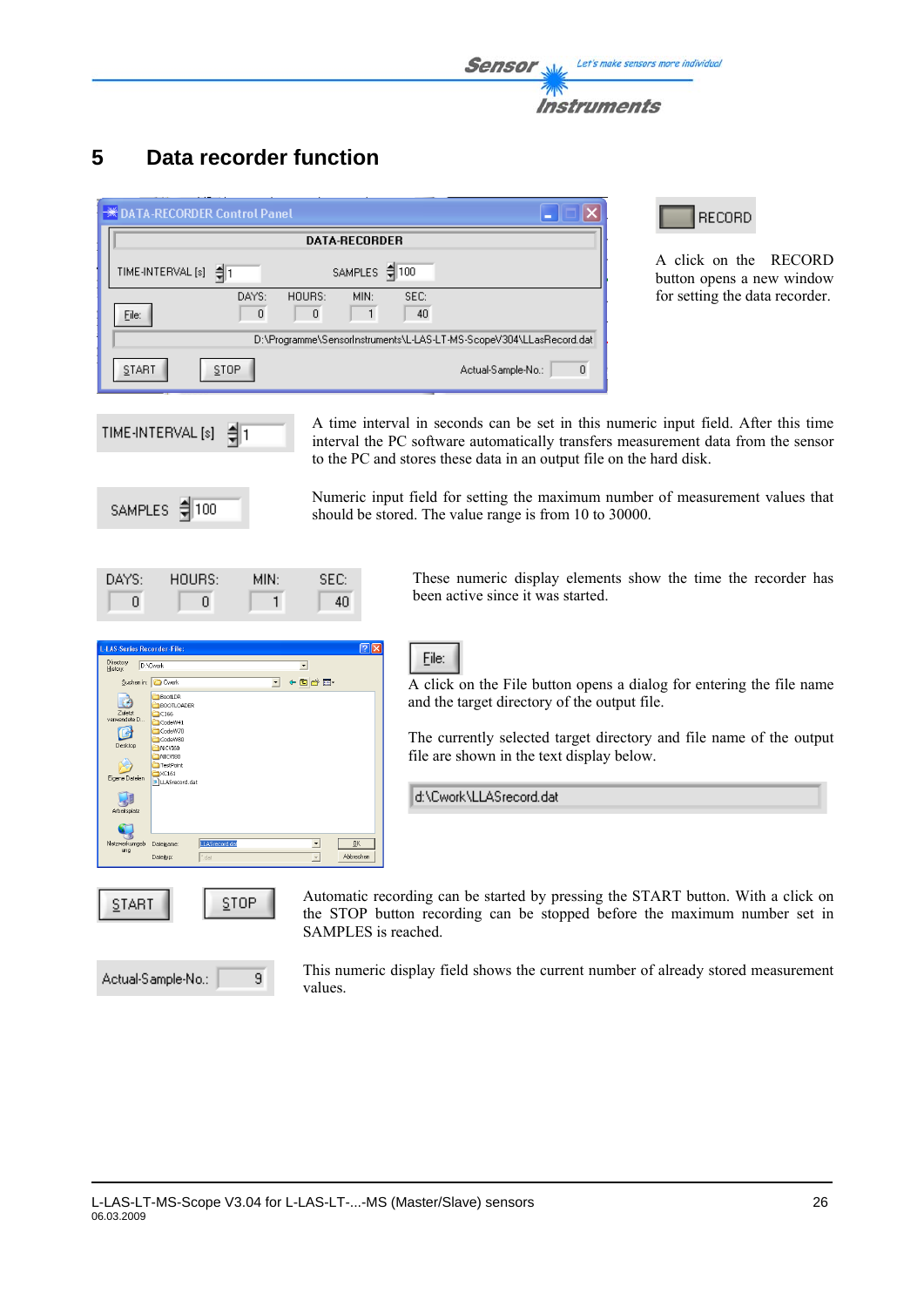

### 5.1 Data format of the output file

The output file of the data recorder consists of 2 header lines, followed by the actual measurement data.

The measurement data are written to the output file line-by-line. Each line comprises 6 columns that are separated from each other by a TAB control character.

The output file can be opened with a simple text editor or a spreadsheet program (e.g. Microsoft EXCEL).

|       | <b>LA</b> LLasRecord.dat - Editor |              |                |                   |             |                                          |  |
|-------|-----------------------------------|--------------|----------------|-------------------|-------------|------------------------------------------|--|
| Datei | Bearbeiten                        | Format       | Ansicht<br>- ? |                   |             |                                          |  |
|       | 11-20-2008                        | 18:33:36     |                |                   |             | L-LAS-RECORDER-FILE: Time-Interval[s]: 1 |  |
|       | SETPOINT-VALUE                    | $f \mu m$ ]: | 51000          |                   |             |                                          |  |
| 1115  | 951                               | 2030         | 49676          | 2                 |             |                                          |  |
| 1116  | 951                               | 2029         | 49671          |                   | 2<br>2<br>2 |                                          |  |
| 1115  | 953                               | 2028         | 49666          |                   |             |                                          |  |
| 1109  | 926                               | 2061         | 49828          |                   | 2<br>2      |                                          |  |
| 1131  | 937                               | 2028         | 49665          |                   |             |                                          |  |
| 1092  | 936                               | 2068         | 49862          |                   | 2           |                                          |  |
| 1073  | 916                               | 2107         | 50055          |                   | 2           |                                          |  |
| 1089  | 939                               | 2068         | 49863          |                   | 2           |                                          |  |
| 1112  | 926                               | 2058         | 49813          |                   | 2           |                                          |  |
| 1100  | 907                               | 2089         | 49966          |                   | 2           |                                          |  |
| 1077  | 919                               | 2100         | 50020          |                   | 2           |                                          |  |
| 1070  | 917                               | 2109         | 50064          |                   |             |                                          |  |
| 1088  | 920                               | 2088         | 49961          |                   |             |                                          |  |
| 1115  | 926                               | 2055         | 49799          |                   | 2222        |                                          |  |
| 1115  | 927                               | 2054         | 49794          |                   |             |                                          |  |
| 1115  | 926                               | 2055         | 49799          |                   |             |                                          |  |
| 1106  | 922                               | 2068         | 49862          |                   | 2<br>2      |                                          |  |
| 1095  | 921                               | 2080         | 49921          |                   |             |                                          |  |
| 1084  | 939                               | 2073         | 49887          |                   | 2<br>2      |                                          |  |
| 1015  | 916                               | 2165         | 50341          | 22222222222222222 |             |                                          |  |
| 1082  | 917                               | 2097         | 50005          |                   | 2<br>2      |                                          |  |
| 1112  | 924                               | 2060         | 49822          | 2                 |             |                                          |  |
| 1131  | 961                               | 2004         | 49547          | ż                 | ż           |                                          |  |

| 1st column $=$                   | Measurement value (pixel)<br><b>MASTER</b>      |  |
|----------------------------------|-------------------------------------------------|--|
| 2nd column $=$                   | Measurement value (pixel)<br><b>SLAVE</b>       |  |
| $3rd$ column =                   | Measurement value (pixel)<br><b>MVALUE</b>      |  |
| $4th$ column $=$                 | Measurement value<br>MVALUE in micrometers      |  |
| 5th column $=$<br>6th column $=$ | Number of edges MASTER<br>Number of edges SLAVE |  |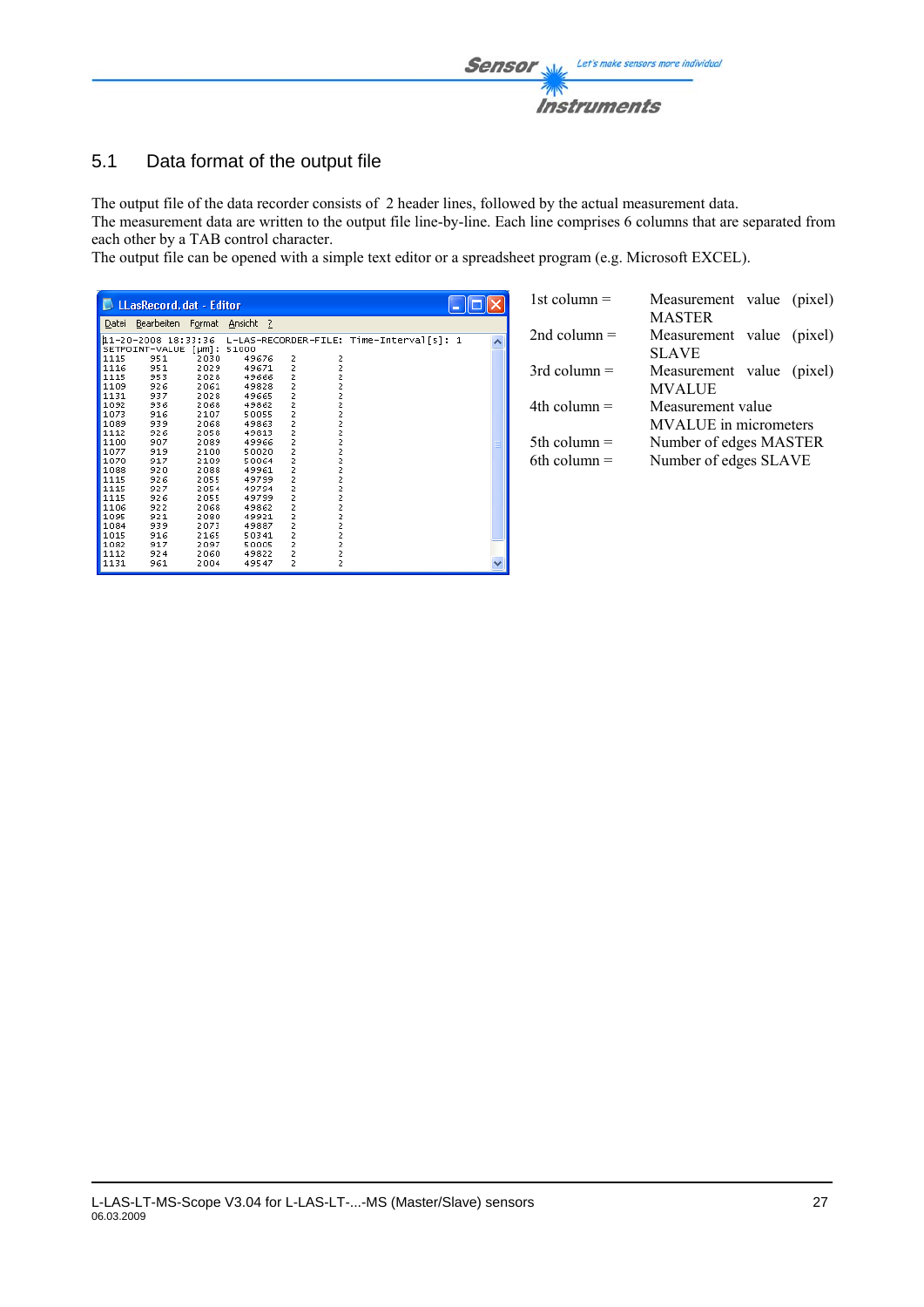## **6 Annex**

### 6.1 Laser warning



### 6.2 Function of the TEACH/RESET button:

The housing of the *L-LAS-LT-...-MA* sensor features a pushbutton with two functions:



TEACH/RESET Push-Button

When the button is pressed for a short time  $(t < 750 \text{ms})$ the current maximum and minimum values (drag pointer values) are reset.

This does not perform a hardware/software RESET!

When the button is pressed for a longer time  $(t > 1.5s)$ , the current edge coverings are stored as teach value in the RAM memory. When the teach process has been performed successfully, the green LED flashes three times.

### 6.3 Function of the tolerance potentiometer:

The housing of the *L-LAS-LT-...-MA sensor* features a potentiometer for setting the tolerance band width.



Tolerance - Potentiometer

#### **TOLERANCE potentiometer:**

Turning the potentiometer clockwise increases the tolerance band width.

Turning it counter-clockwise decreases the tolerance band width. The potentiometer must be activated in order to use it for setting the tolerance band width at the L-LAS-LT-...-MA sensor (switch HW-MODE in position ENABLE ALL or ENABLE TOL SET).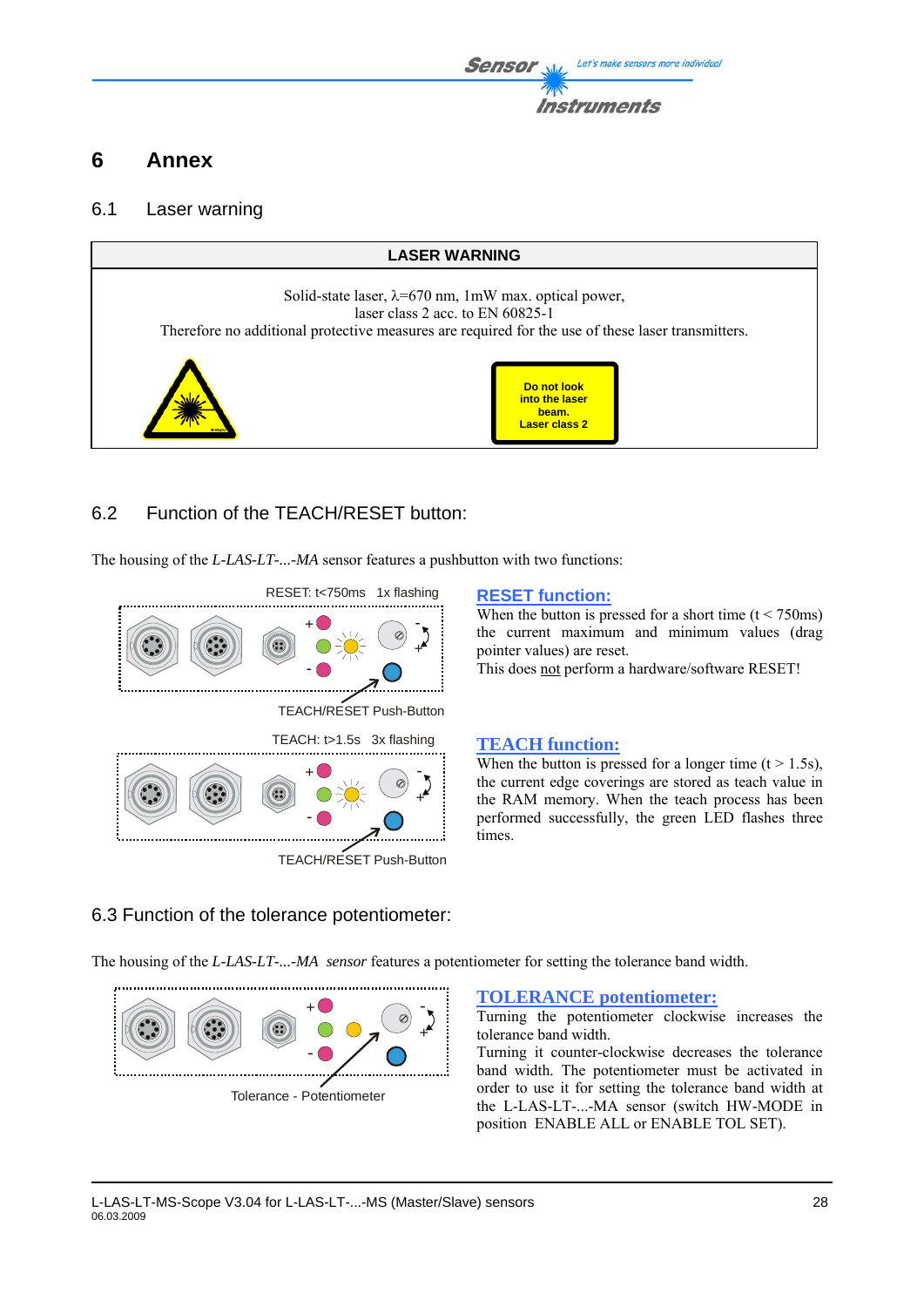

### 6.4 Function of digital inputs IN0 and IN1

The *L-LAS-LT-...-MA sensor* has two digital inputs IN0 and IN1 that can be contacted through the 8-pole female connector (type Binder 712).



### **DIGITAL INPUT IN1 (pin4/yellow) TEACH/RESET:**

#### RESET function:

When a HIGH pulse of less than **750 ms** duration is applied, the RESET function is performed at the *L-LAS-LT-...-MA sensor*. This resets the current maximum and minimum values (drag pointer). A hardware/software RESET is not performed! When a RESET pulse has been detected, the yellow LED flashes shortly one time.



#### TEACH function:

When a HIGH pulse of more than **1.5s** duration is applied, the TEACH function is performed at the *L-LAS-LT-...-MA sensor*. When a TEACH pulse has been detected, the green LED at the housing flashes shortly three times.

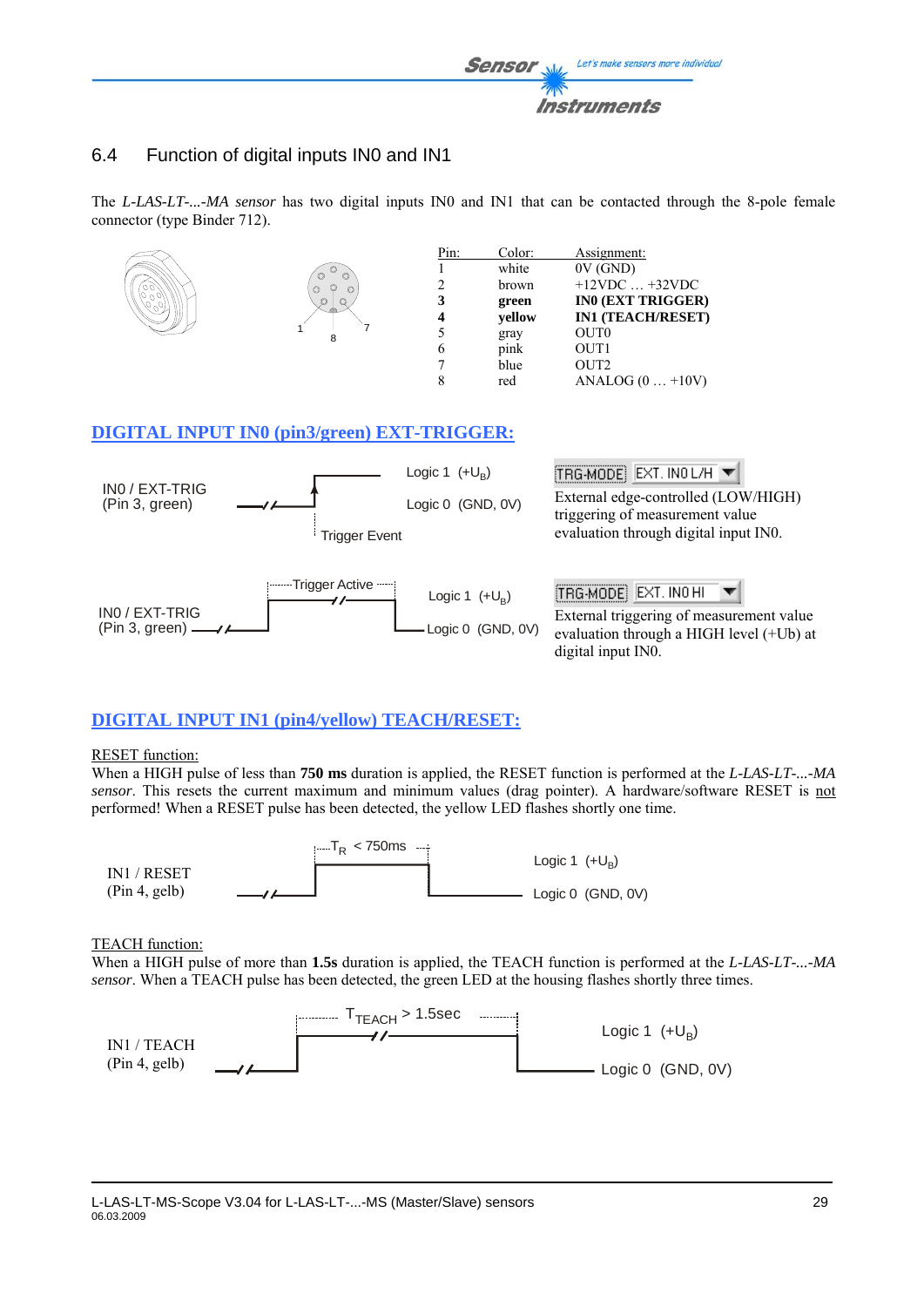### 6.5 Connector assignment



cab-las8/SPS-… (standard length 2m, cable jacket: PUR)

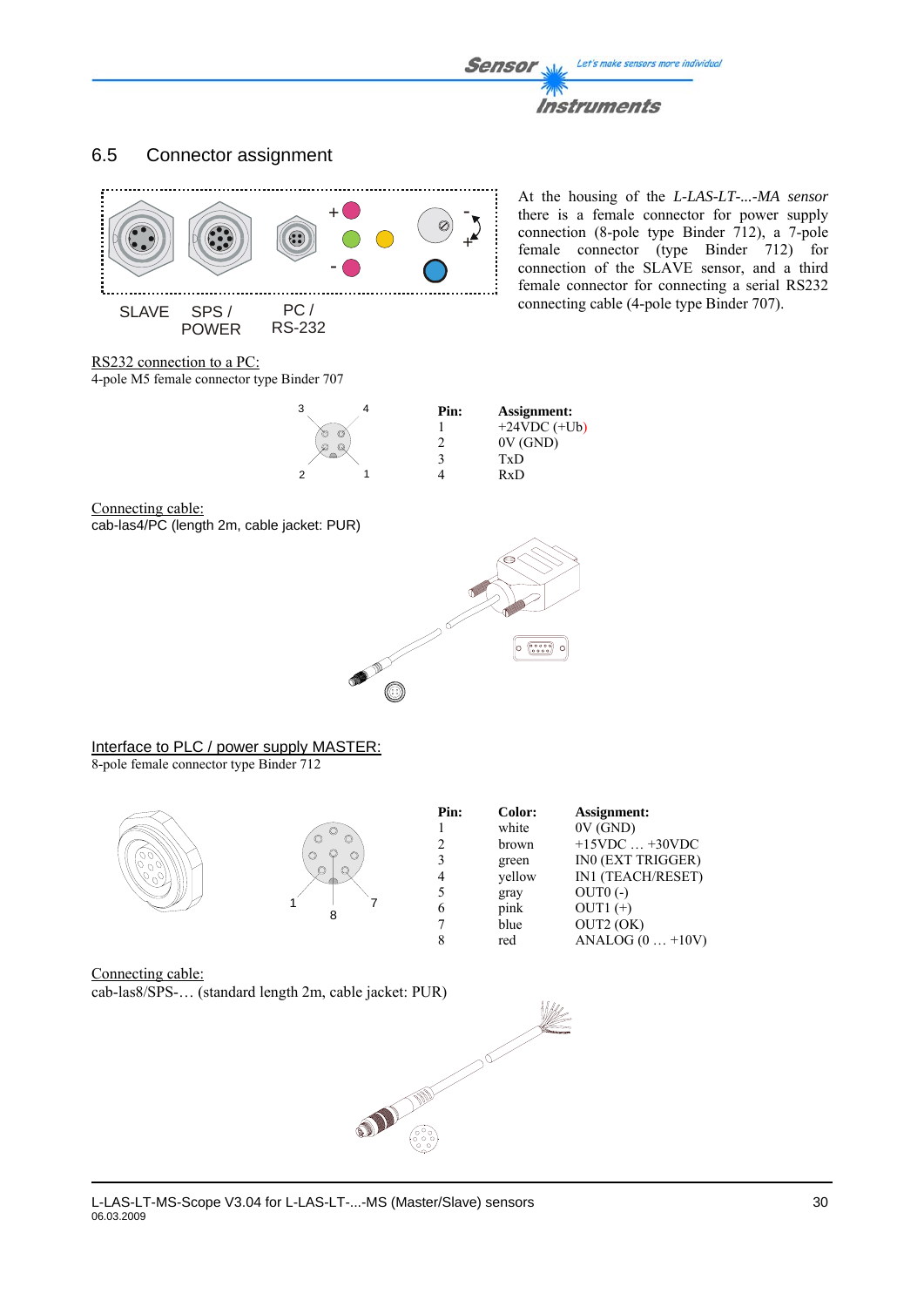**Sensor** Let's make sensors more individual **Instruments** 

Connector Assignment SLAVE: 2x 3-pole female connector type Binder 712

| Pin:          | Assignment:         |
|---------------|---------------------|
|               | $+5VDC$             |
| $\mathcal{L}$ | GND(0V)             |
| 3             | I-CONTROL $(0V+5V)$ |

Connecting cable:

cab-las3-male-… (length 1m or 2m, cable jacket: PUR)

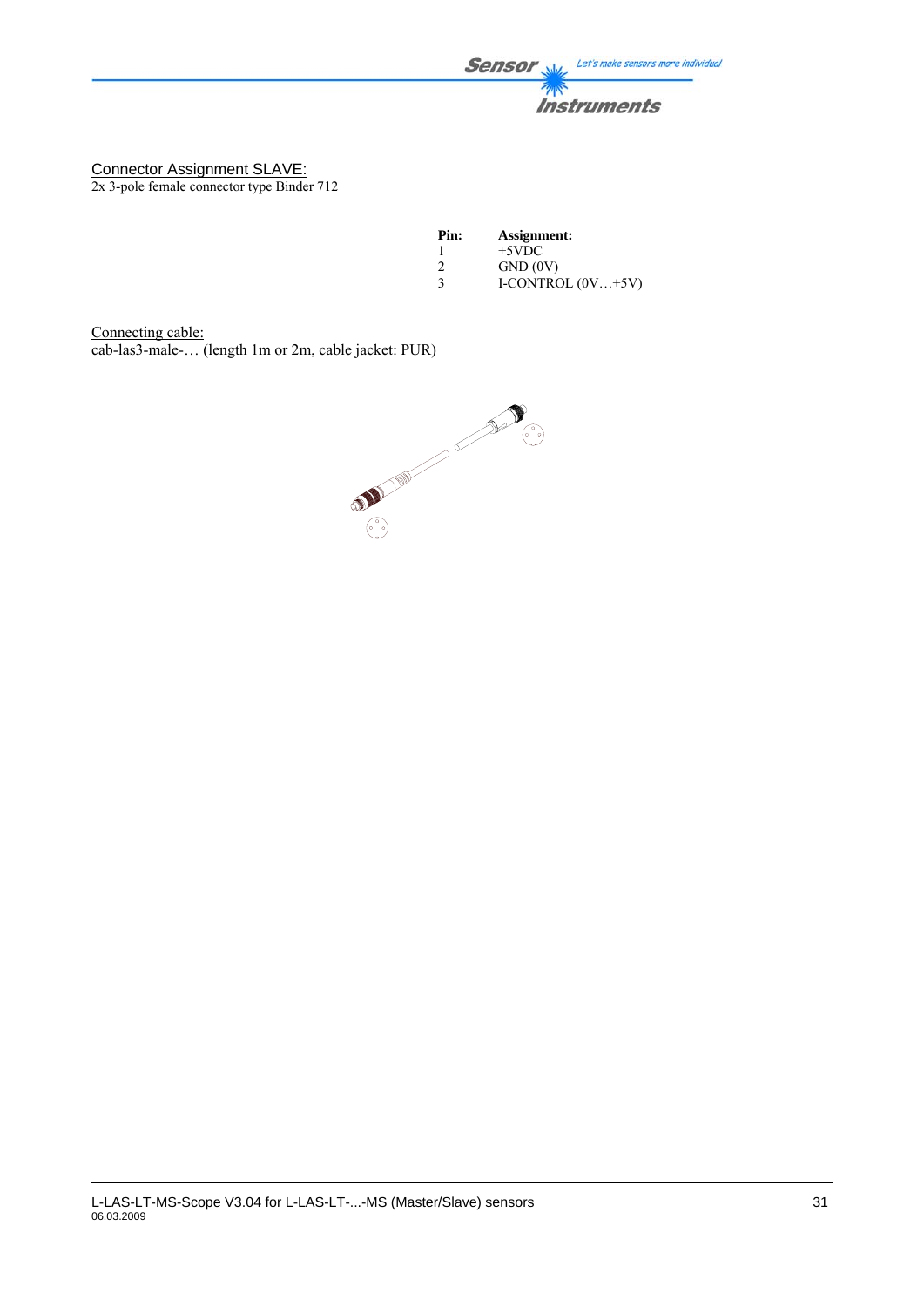### 6.6 RS-232 interface protocol

### **RS232 interface protocol PC** ⇔ *L-LAS-LT-...-MA sensor - Firmware version 3.03*

- Standard RS232 serial interface, no hardware handshake

- 3-line connection: GND, TX0, RX0

- Speed: 19200 baud, 8 data-bits, no parity-bit, 1 stop-bit, binary-mode

The control device (PC or PLC) must send a data frame consisting of *18-words (1 word = 2 byte = 16 bit)* to the *L-LAS-LT-...-MA control unit*. All words in the data frame must be transferred in binary format. The higher-order byte must be transferred first (MSB-first).

#### METHOD:

The microcontroller in the *L-LAS-LT-...-MA* sensor permanently reads the input buffer of its RS-232 module (polling). If the arriving word is  $0x0055$  (0x55 hexadecimal = 85 decimal), this is interpreted as a synchronisation event: ( **<sync-word>** ). The microcontroller then reads the order number ( *<***order-word>** ) that is transferred with the 2nd word.

After the order word (*<***order-word>)** another word is transferred that informs about the number of the parameter set ( *<***para-set>** ). This is followed by additional 15 words **<parameter-word>** that contain the actual parameters. When the complete data frame (18 words = 36 bytes) has been read in, the *L-LAS-LT-...-MA* control unit starts to execute the order contained in the 2nd word ( *<***order-word>**.



### Format of the data frame: <para-set = 0> GENERAL-PARAMETERS

| Word no.       | <b>Meaning</b>            | <b>Comment</b>                                               |
|----------------|---------------------------|--------------------------------------------------------------|
| 1              | <sync-word></sync-word>   | hex-code 0x55, binary=0000 0000 0101 0101, dec.=85           |
| $\overline{2}$ | <order-word></order-word> | Order word (see table below)                                 |
| 3              | $<$ para-set $>$ = 0      | $0 =$ Parameter set GENERAL                                  |
| 4              | <b>EVALMODE</b>           | Evaluation mode                                              |
|                |                           | $(0=SLAVE, 1=MASKTER, 2=WIDTH, 3=CENTER, 4=DIFF)$            |
| 5              | <b>TRIGGERMODE</b>        | Trigger mode                                                 |
|                |                           | $(0=CONTINUOUS, 1=EXT-IN0-L/H, 2=EXT-IN0-HIGH, 3=INTERN)$    |
| 6              | <b>ANAMODE</b>            | Analog output mode:                                          |
|                |                           | $($ 0=DIRECT 010V, 1=MAXIMA, 2=MINIMA, 3=MAX-MIN)            |
| 7              | <b>HWMODE</b>             | Operating mode of hardware button and potentiometer:         |
|                |                           | (0=DISABLE ALL, 1=ENABLE-ALL, 2=EN.-BTN, 3=EN.-POTI)         |
| 8              | <b>AVERAGE</b>            | Setting for averaging: (1,2,4,8,16,32,64,128 or 256)         |
| 9              | <b>POLARITY</b>           | Output polarity of the digital outputs: (0=DIRECT, 1=INVERS) |
| <b>10</b>      | <b>TOLLO</b>              | Lower tolerance value (1  MAXPIXEL)                          |
| 11             | <b>TOLUP</b>              | Upper tolerance value: (1  MAXPIXEL)                         |
| 12             | PARA9                     | 0, currently not used                                        |
| 13             | PARA <sub>10</sub>        | 0, currently not used                                        |
| 14             | PARA11                    | 0, currently not used                                        |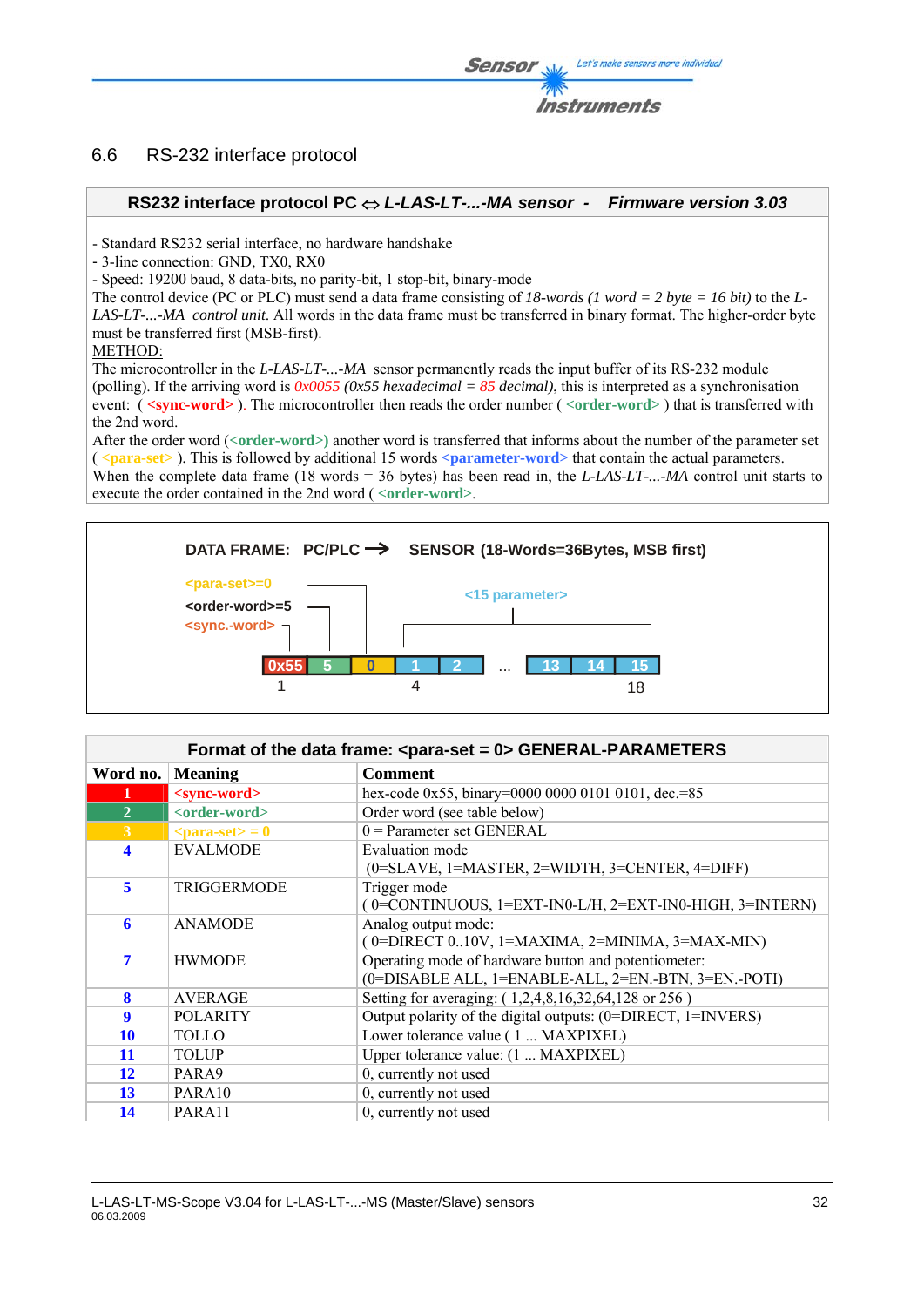**Sensor** When Let's make sensors more individual **Instruments** 

|                    |                    | Format of the data frame: <para-set 0="" ==""> GENERAL-PARAMETERS</para-set> |
|--------------------|--------------------|------------------------------------------------------------------------------|
| Word no.   Meaning |                    | <b>Comment</b>                                                               |
| 15                 | PARA <sub>12</sub> | 0, currently not used                                                        |
| 16                 | PARA13             | 0, currently not used                                                        |
| 17                 | umSETPOINT LO-WORD | Reference value in micrometers, low-order 16-bit-word                        |
| 18                 | UmSETPOINT HI-WORD | Reference value in micrometers, high-order 16-bit-word                       |

|                |                                        | Format of the data frame: <para-set 1="" ==""> MASTER-PARAMETERS</para-set> |
|----------------|----------------------------------------|-----------------------------------------------------------------------------|
| Word no.       | <b>Meaning</b>                         | <b>Comment</b>                                                              |
| 1              | $\langle$ sync-word $\rangle$ = 0x0055 | hex-code 0x55, binary=0000 0000 0101 0101, dec.=85                          |
| $\overline{2}$ | <order-word></order-word>              | Order word (see table below)                                                |
| $\overline{3}$ | $\epsilon$ = 1                         | $1$ = Parameter set MASTER                                                  |
| 4              | POWER-MASTER                           | Power of the laser transmitter (0  1000)                                    |
| 5              | POWER-MODE-MASTER                      | Power mode of the laser transmitter: 0=STATIC, 1=DYNAMIC                    |
| 6              | VIDEO-THRESHOLD-MA                     | Video threshold $(0 \dots 100)$ in percent                                  |
| 7              | <b>TEACH-VALUE-MASTER</b>              | Teach value (pixel) (0  max. pixel number of the CCD line)                  |
| 8              | <b>EVAL-BEGIN-MASTER</b>               | Evaluation beginning: Pixel (1 E END-1)                                     |
| 9              | <b>EVAL-END-MASTER</b>                 | Evaluation end: Pixel (E BEGIN+1  MAXPIXEL of the CCD line)                 |
| <b>10</b>      | CCD OP-MODE-MASTER                     | Operating mode of the CCD line: 0=LOW-GAIN, 1=HIGH-GAIN                     |
| 11             | TRIGGER-THRESH.-MA                     | Trigger threshold for INT-TRIGG.: (1  MAXPIXEL of the CCD<br>line)          |
| 12             | Parameter 9                            | 0, currently not used                                                       |
| 13             | Parameter 10                           | 0, currently not used                                                       |
| 14             | Parameter 11                           | 0, currently not used                                                       |
| 15             | <b>SLOPE VALUE L-WORD MA</b>           | Sensitivity of the master (x 1024), low-order 16-bit-word                   |
| 16             | SLOPE VALUE H-WORD MA                  | Sensitivity of the master $(x1024)$ , high-order 16-bit-word                |
| 17             | REF-OFFSET L-WORD MA                   | 0, currently not used                                                       |
| 18             | REF-OFFSET H-WORD MA                   | 0, currently not used                                                       |

### Format of the data frame: <para-set = 2> SLAVE-PARAMETERS

| Word no.       | <b>Meaning</b>                | <b>Comment</b>                                              |
|----------------|-------------------------------|-------------------------------------------------------------|
| 1              | $\le$ sync-word $>$ = 0x0055  | hex-code 0x55, binary=0000 0000 0101 0101, dec.=85          |
| $\overline{2}$ | <order-word></order-word>     | Order word (see table below)                                |
| 3              | $\alpha$ < order-word $>$ = 2 | $2$ = Parameter set SLAVE                                   |
| 4              | <b>POWER-SLAVE</b>            | Power of the laser transmitter $(0 \dots 1000)$             |
| 5              | POWER-MODE-SLAVE              | Power mode of the laser transmitter: 0=STATIC, 1=DYNAMIC    |
| 6              | VIDEO-THRESHOLD-SL            | Video threshold $(0 \dots 100)$ in percent                  |
| 7              | <b>TEACH-VALUE-SLAVE</b>      | Teach value (pixel) (0  max. pixel number of the CCD line)  |
| 8              | <b>EVAL-BEGIN-SLAVE</b>       | Evaluation beginning: Pixel (1 E END-1)                     |
| 9              | <b>EVAL-END-SLAVE</b>         | Evaluation end: Pixel (E BEGIN+1  MAXPIXEL of the CCD line) |
| <b>10</b>      | CCD OP-MODE-SLAVE             | Operating mode of the CCD line: 0=LOW-GAIN, 1=HIGH-GAIN     |
| 11             | TRIGGER-THRESH.-SL            | Trigger threshold for INT-TRIGG.: (1  MAXPIXEL of the CCD   |
|                |                               | line)                                                       |
| 12             | Parameter 9                   | 0, currently not used                                       |
| 13             | Parameter 10                  | 0, currently not used                                       |
| 14             | Parameter 11                  | 0, currently not used                                       |
| 15             | <b>SLOPE VALUE L-WORD SL</b>  | Sensitivity of the slave (x 1024), low-order 16-bit-word    |
| 16             | <b>SLOPE VALUE H-WORD SL</b>  | Sensitivity of the slave $(x1024)$ , high-order 16-bit-word |
| 17             | REF-OFFSET L-WORD SL          | 0, currently not used                                       |
| 18             | REF-OFFSET H-WORD SL          | 0, currently not used                                       |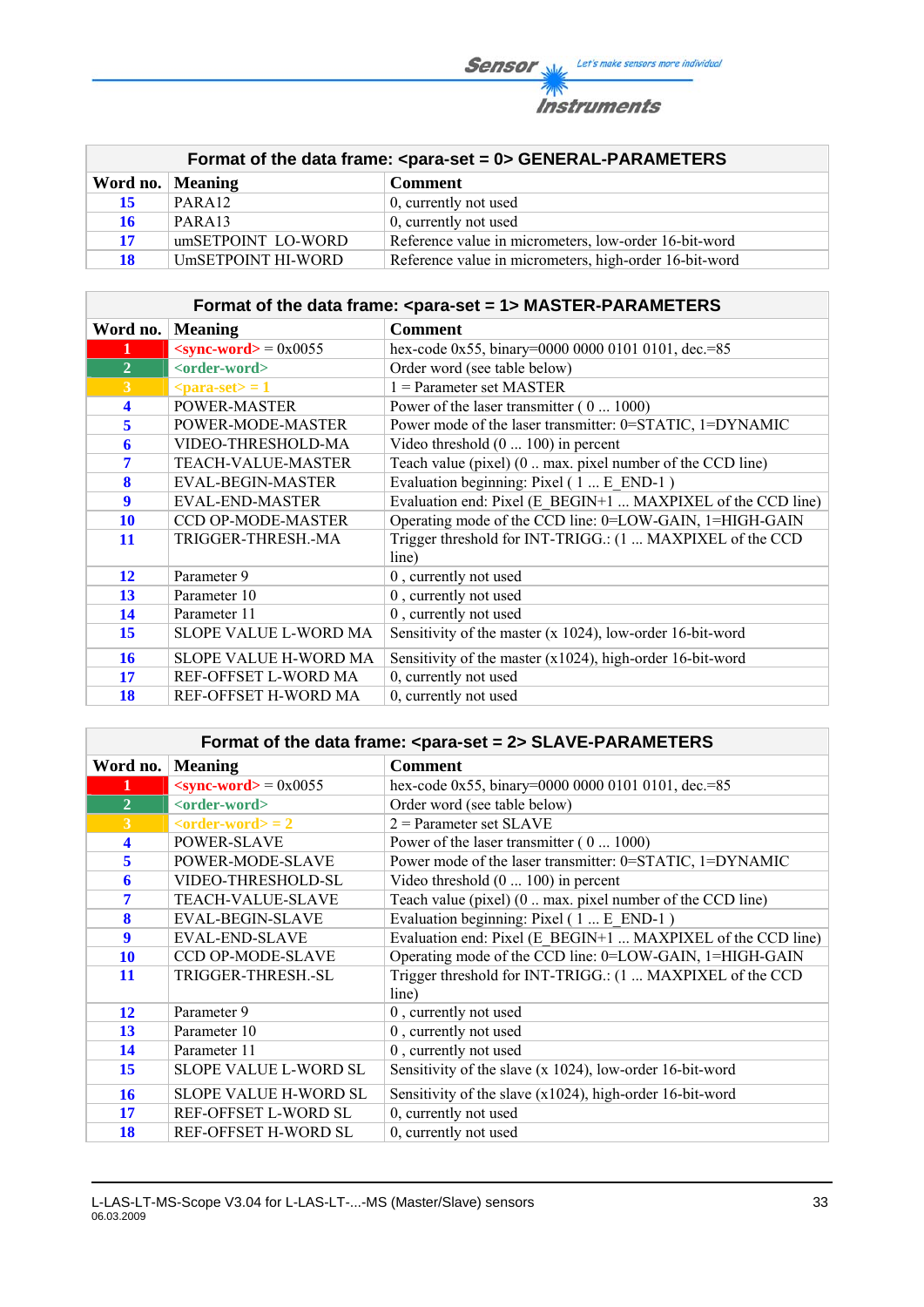**Sensor** Willy Let's make sensors more individual  $\overline{\mathscr{P}}$ **Instruments** 

|                | Meaning of the 2nd word in the data frame: < order-word> |                                         |
|----------------|----------------------------------------------------------|-----------------------------------------|
| <b>Value</b>   | <b>Meaning / Action</b>                                  |                                         |
| $\cup$         | Nop                                                      | no operation                            |
|                | Send parameters from PC to L-LAS RAM                     | 18 words, $PC \Rightarrow$ L-LAS-RAM    |
| $\overline{2}$ | Get parameters from L-LAS RAM                            | 18 words, L-LAS-RAM $\Rightarrow$ PC    |
| 3              | Send parameters from PC to L-LAS EEPROM                  | 18 words, $PC \Rightarrow$ L-LAS-EEPROM |
| 4              | Get parameters from L-LAS EEPROM                         | 18 words, L-LAS-EEPROM $\Rightarrow$ PC |
| 5              | check: Get echo character<br>Echo<br>from                | first word= $0x00AA$<br>18<br>words,    |
|                | L-LAS hardware, Line $Ok = 0xAA$                         | (Echo=170)                              |
| 6              | Activate teach process, store in RAM                     | 18 words $PC \Rightarrow$ L-LAS-RAM     |
| $\tau$         | Get firmware version message from L-LAS                  | 72-bytes, L-LAS $\Rightarrow$ PC        |
| 8              | <b>Get measurement data from L-LAS-RAM</b>               | 18 words, L-LAS-RAM $\Rightarrow$ PC    |
| 9              | Get video buffer information from L-LAS                  | 64 words, L-LAS-RAM $\Rightarrow$ PC    |
| 10             | Get hardware information from L-LAS                      | 18 words L-LAS-RAM $\Rightarrow$ PC     |
| 11             | Reset maximum/minimum values                             | 18 words $PC \Rightarrow$ L-LAS-RAM     |

### **Examples for data exchange**:

|                                                                                                 | Echo check: $\leq$ order-word $>$ = 5 |
|-------------------------------------------------------------------------------------------------|---------------------------------------|
| $\left\langle \text{order-word}\right\rangle =5$                                                |                                       |
| Echo check: L-LAS-LT--MA sensor sends echo: word=0xAA=170 to PC                                 |                                       |
| $\rightarrow$ SENSOR<br><b>DATA FRAME:</b><br><b>PC</b>                                         | (18-Words=36Bytes, MSB first)         |
| <para-set>=0<br/><order-word>=2<br/><sync .-="" word=""> ¬<br/>4</sync></order-word></para-set> | 15<br>16<br>17<br>18                  |
| O<br>0x55                                                                                       |                                       |
| SENSOR $\rightarrow$ PC<br><b>DATA FRAME:</b><br>$ECHO=0xAA=170$                                | (18-Words=36Bytes, MSB first)         |
| <sync.-word> ¬<br/>4</sync.-word>                                                               | 16<br>15<br>17<br>18                  |
|                                                                                                 |                                       |
|                                                                                                 |                                       |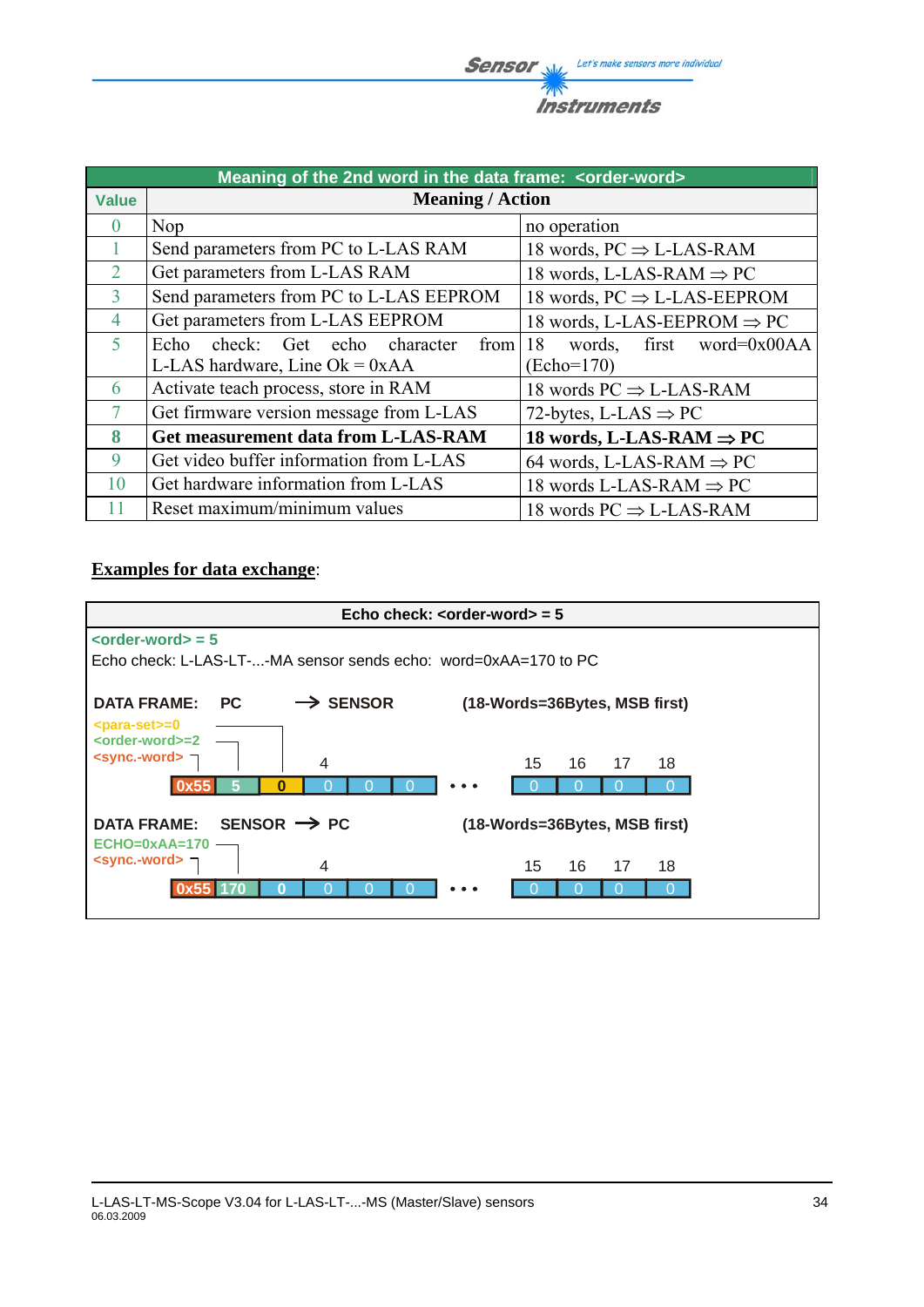Let's make sensors more individual **Sensor** Instruments SEND parameter set = 0 to L-LAS-RAM <order-word> = 1 **<order-word> = 1 <para-set> = 0 = GENERAL parameter** DATA FRAME: PC  $\rightarrow$  SENSOR (18-Words=36Bytes, MSB first) **<order-word>=1 <sync.-word>** 4 18 **0x55**  $\overline{0}$ 2 0 0 1 2 **0 0** 51000 0 0 1 2  $\overline{0}$ EVALMODE TRIGG.-MODE



**<para-set>=0**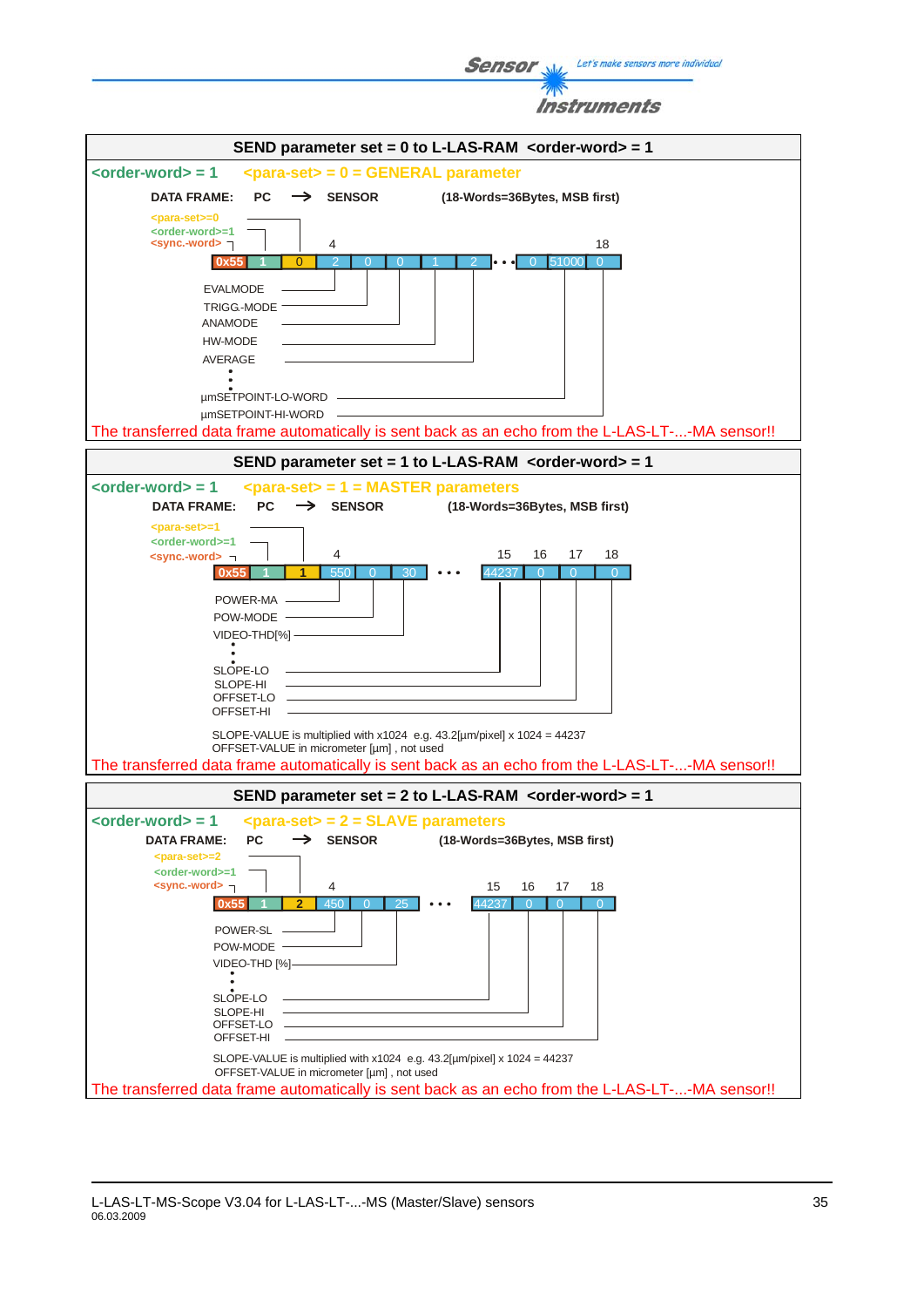**Sensor** Well, Let's make sensors more individual Instruments GET parameter set = 0 from L-LAS-RAM <order-word> = 2 **<order-word> = 2 <para-set> = 0 = GENERAL parameters** DATA FRAME: PC  $\rightarrow$  SENSOR (18-Words=36Bytes, MSB first) **<para-set>=0 <order-word>=2 <sync.-word>** 4 15 16 17 18 15 16 17 **0x55 2 0** 0 0 0 0 0 0 0 0 0 0 00  $\overline{0}$ **DATA FRAME: SENSOR PC (18-Words=36Bytes, MSB first) <order-word>=2 <para-set>=0** 16 17 **<sync.-word>** 4 16 17 18 0x55 2 1 1 0 0 0 51000 0 **0** 2 1 1 ·  $\overline{0}$ POWER TRIGG-MODE ANAMODE PARA13 umSETPOINT-LO-WORD umSETPOINT-HI-WORD **GET parameter set = 1 from L-LAS-RAM <order-word> = 2 <order-word> = 2 <para-set> = 1 = MASTER parameters** DATA FRAME: PC  $\longrightarrow$  SENSOR (18-Words=36Bytes, MSB first) **<para-set>=1**<br>
<order-word>=2<br>
<sync.-word> 4 15 16 17 18 15 16 17 0x55 **1** 0 0 0 0 0 0 0 0 0 0 00  $\overline{0}$ DATA FRAME: SENSOR  $\rightarrow$  PC (18-Words=36Bytes, MSB first) **<para-set>=1<br><order-word>=2<br><b><sync.-word>** 4 15 16 17 18 15 16 17 **0x5 1** 550 0 30 · 550 0 30 0 44237 0 0 0 44237  $\overline{0}$ POWER-MA POW-MODE —<br>VIDEO-THD [%] SLOPE-LO SLOPE-HI OFFSET-LO OFFSET-HI SLOPE-VALUE is multiplied with  $x1024$  e.g. 43.1[µm/pixel] x 1024 = 44237 OFFSET-VALUE in micrometer [µm], not used **GET parameter set = 2 from L-LAS-RAM <order-word> = 2 <order-word> = 2 <para-set> = 2 = SLAVE parameters** DATA FRAME: PC  $\longrightarrow$  SENSOR (18-Words=36Bytes, MSB first) **<order-word>=2 <para-set>=2** 15 16 17 4 15 16 17 18 **<sync.-word> 0x55 2 2** 0 0 0 0 0 0 0 0 0 00  $\overline{0}$ DATA FRAME: SENSOR  $\rightarrow$  PC (18-Words=36Bytes, MSB first) **<para-set> = 2 —<br>
<order-word> = 2<br>
<b><sync.-word>** — 15 16 174 15 16 17 18 **0x55 2 2** 550 0 30 · 550 0 30 0 44237 0 0 0  $A$  $A$  $23$  $\sqrt{2}$ POWER-MA POW-MODE

VIDEO-THD [%]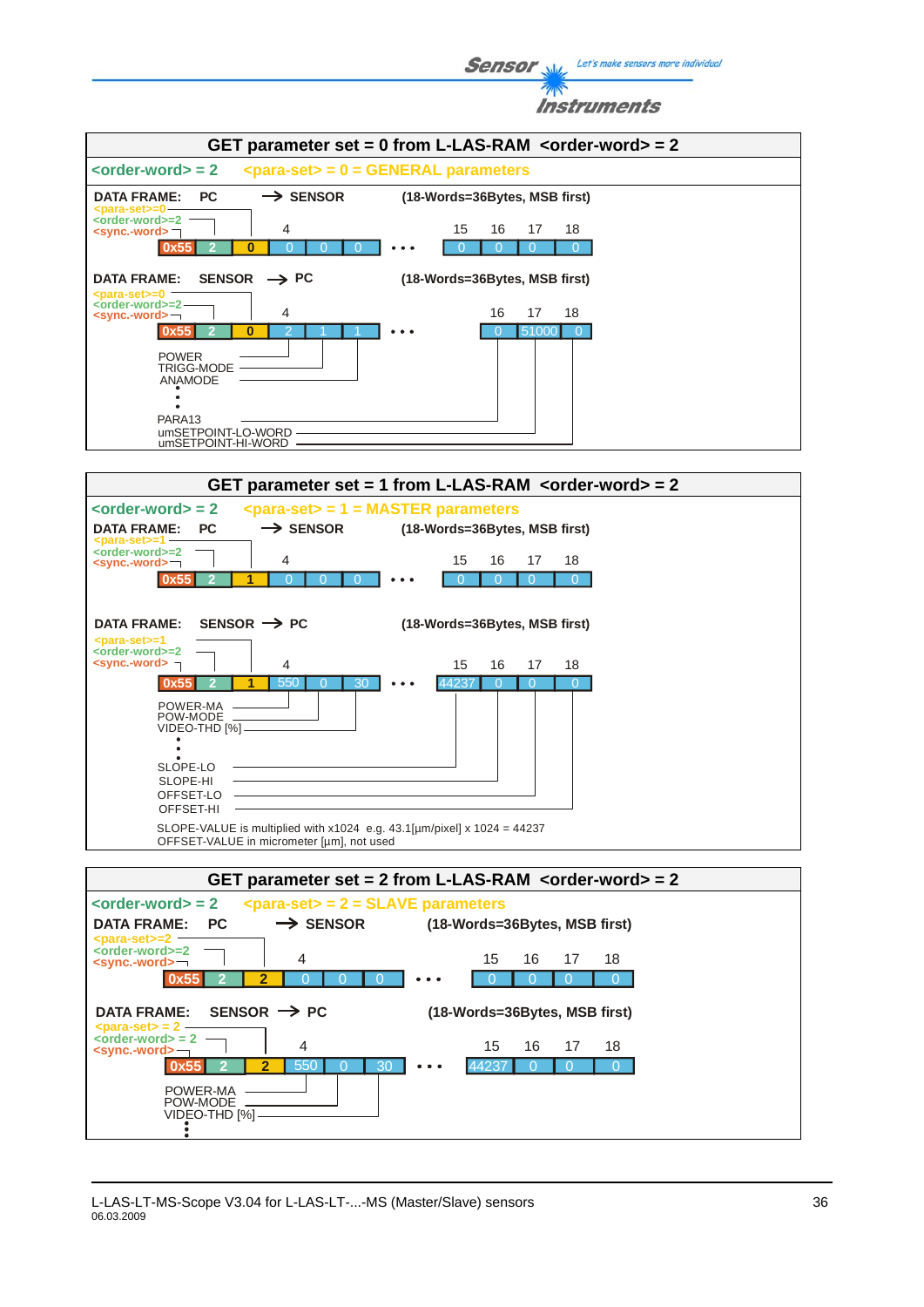| <b>Sensor</b> $\mathcal{N}_{\text{max}}$ Let's make sensors more individual |  |
|-----------------------------------------------------------------------------|--|
| <b>Instruments</b>                                                          |  |

|                                                                                     |                                                                          | Activate the TEACH FUNCTION at the L-LAS $\leq$ -order-word = 6            |
|-------------------------------------------------------------------------------------|--------------------------------------------------------------------------|----------------------------------------------------------------------------|
| $\left\langle \text{order-word} \right\rangle = 6$                                  | $\epsilon$ para-set> = 0                                                 |                                                                            |
| <b>DATA FRAME:</b><br><b>PC</b>                                                     | <b>SENSOR</b><br>$\rightarrow$                                           | (18-Words=36Bytes, MSB first)                                              |
| $<$ para-set $> = 0$<br><order-word>=6<br/><sync.-word> ¬</sync.-word></order-word> | 4                                                                        | 15<br>16<br>- 18<br>17                                                     |
| 0x55                                                                                |                                                                          | $\bullet\hspace{0.1cm} \bullet\hspace{0.1cm}\bullet\hspace{0.1cm} \bullet$ |
|                                                                                     | - The company of the factor for the contribution of the control of the l |                                                                            |

The current data frame is sent back as an echo!



| $\left\langle \text{order-word}\right\rangle =8$<br>$\epsilon$ <para-set> = 0<br/><math>\rightarrow</math> SENSOR<br/>PC.<br/><b>DATA FRAME:</b><br/>(18-Words=36Bytes, MSB first)<br/><math>&lt;</math>para-set<math>&gt; = 0</math><br/><math>\leftarrow</math> ander-word <math>\leftarrow</math> 8<br/><math>\le</math>sync.-word&gt; <math>\neg</math><br/>4<br/>15<br/>16<br/>17<br/>18<br/><math>\bf{0}</math><br/>0x55<br/>8<br/>SENSOR <math>\rightarrow</math> PC<br/><b>DATA FRAME:</b><br/>(18-Words=36Bytes, MSB first)<br/><para-set>= X<br/><math>\left\langle \text{order-words} \right\rangle = 8</math> –<br/><math>\le</math>sync.-word&gt; <math>\le</math><br/>16<br/>17 18<br/>15<br/>4<br/>30<br/>250<br/>422<br/>20<br/>800<br/>60<br/>8<br/>1052<br/>1165<br/>10049<br/>MVAL-MASTER-<br/>MVAL-SLAVE -<br/>M-VALUE<br/>um_VALUE (LowWord) -</para-set></para-set> |
|-------------------------------------------------------------------------------------------------------------------------------------------------------------------------------------------------------------------------------------------------------------------------------------------------------------------------------------------------------------------------------------------------------------------------------------------------------------------------------------------------------------------------------------------------------------------------------------------------------------------------------------------------------------------------------------------------------------------------------------------------------------------------------------------------------------------------------------------------------------------------------------------|
|                                                                                                                                                                                                                                                                                                                                                                                                                                                                                                                                                                                                                                                                                                                                                                                                                                                                                           |
|                                                                                                                                                                                                                                                                                                                                                                                                                                                                                                                                                                                                                                                                                                                                                                                                                                                                                           |
|                                                                                                                                                                                                                                                                                                                                                                                                                                                                                                                                                                                                                                                                                                                                                                                                                                                                                           |
|                                                                                                                                                                                                                                                                                                                                                                                                                                                                                                                                                                                                                                                                                                                                                                                                                                                                                           |
|                                                                                                                                                                                                                                                                                                                                                                                                                                                                                                                                                                                                                                                                                                                                                                                                                                                                                           |
|                                                                                                                                                                                                                                                                                                                                                                                                                                                                                                                                                                                                                                                                                                                                                                                                                                                                                           |
| um VALUE (HighWord) -<br><b>TOL-POTI-VALUE</b><br>NUMBER-OF-EDGE-MA-<br>WIDTH-SLAVE-PEAK<br>MAX-VALUE<br>MIN-VALUE<br><b>TEACH-VAL-MASTER</b><br>TEACH-VAL-SLAVE<br>FREE-USE<br>DIG-INPUT-STATE<br>Example $\mu$ m-VALUE: 75.584mm = 75584 $\mu$ m = LowWord (10049) + HighWord (1x65535)                                                                                                                                                                                                                                                                                                                                                                                                                                                                                                                                                                                                 |